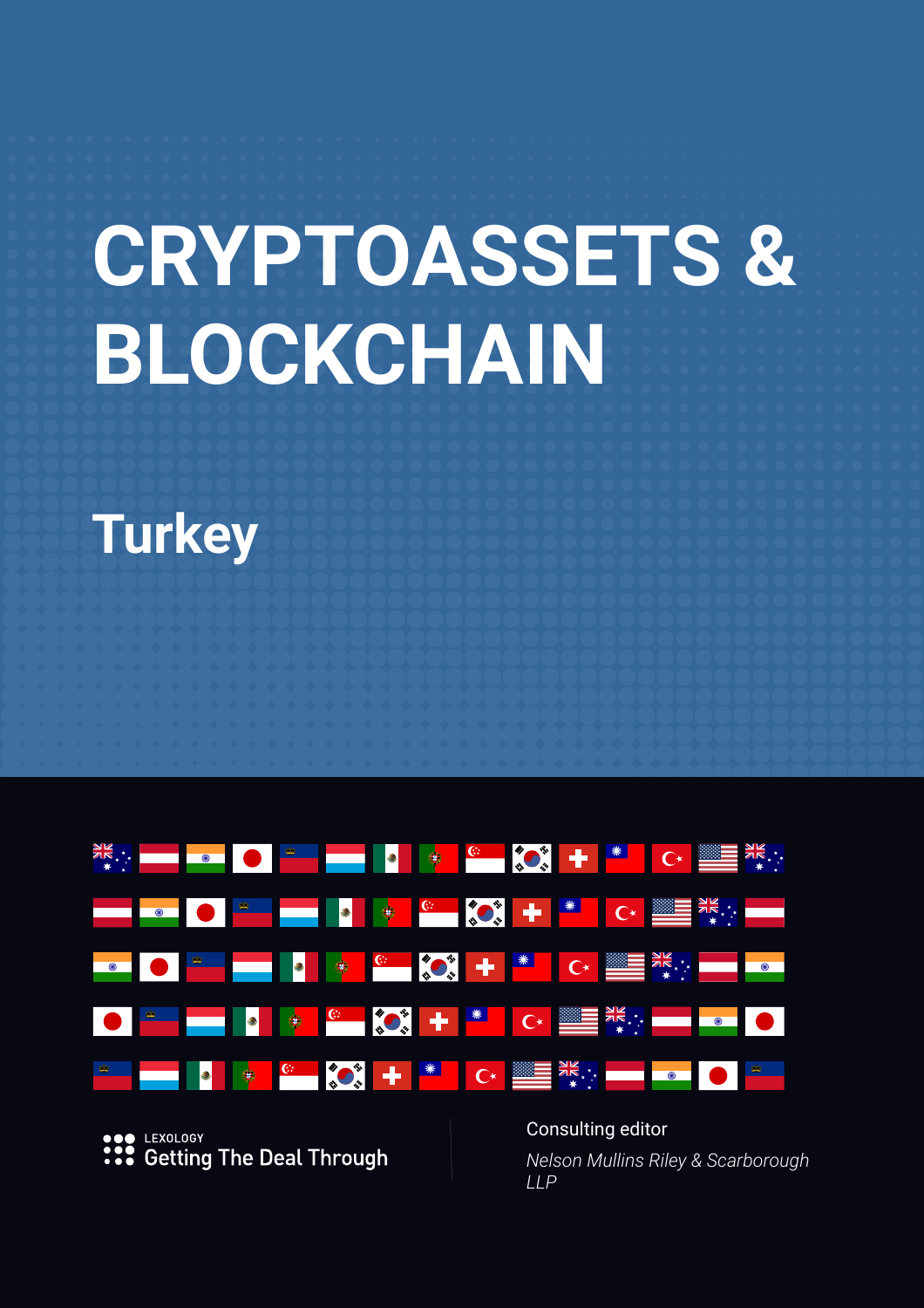# **Cryptoassets & Blockchain**

Consulting editors

**Richard B. Levin, Kevin Tran**

*Nelson Mullins Riley & Scarborough LLP*

Quick reference guide enabling side-by-side comparison of local insights, including into the legal and regulatory framework; use of cryptoassets for investment, fnancing, trading and payments; cryptocurrency mining; blockchain and other distributed ledger technologies; and recent trends.

#### Generated 17 December 2021

The information contained in this report is indicative only. Law Business Research is not responsible for any actions (or lack thereof) taken as a result of relying on or in any way using information contained in this report and in no event shall be liable for any damages resulting from reliance on or use of this information. © Copyright 2006 - 2021 Law Business Research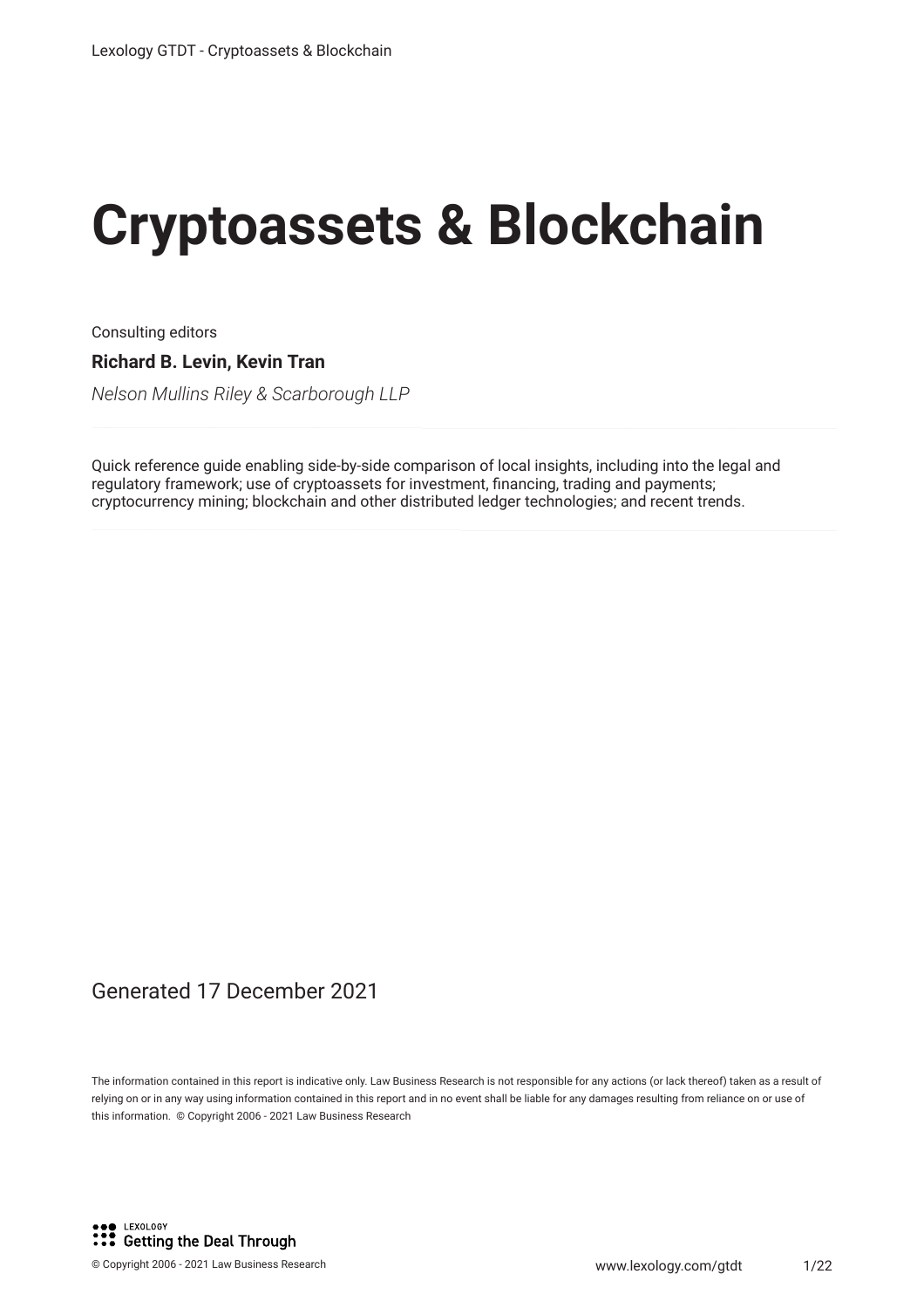## **Table of contents**

#### **GENERAL LEGAL AND REGULATORY FRAMEWORK**

- **Legal framework**
- **Government policy**
- **Regulatory authorities**
- **Regulatory penalties**
- **Court jurisdiction**
- **Legal status of cryptocurrency**
- **Fiat currencies**
- **Industry associations**

#### **CRYPTOASSETS FOR INVESTMENT AND FINANCING**

**Regulatory threshold Investor classifcation Initial coin offerings Security token offerings Stablecoins Airdrops Advertising and marketing Trading restrictions Crowdfunding Transfer agents and share registrars Anti-money laundering and know-your-customer compliance Sanctions and Financial Action Task Force compliance**

#### **CRYPTOASSET TRADING**

- **Fiat currency transactions Exchanges and secondary markets Custody Broker-dealers Decentralised exchanges Peer-to-peer exchanges Trading with anonymous parties Foreign exchanges Taxes**
- LEXOLOGY **SOME LEXOLOGY**<br> **Cetting the Deal Through**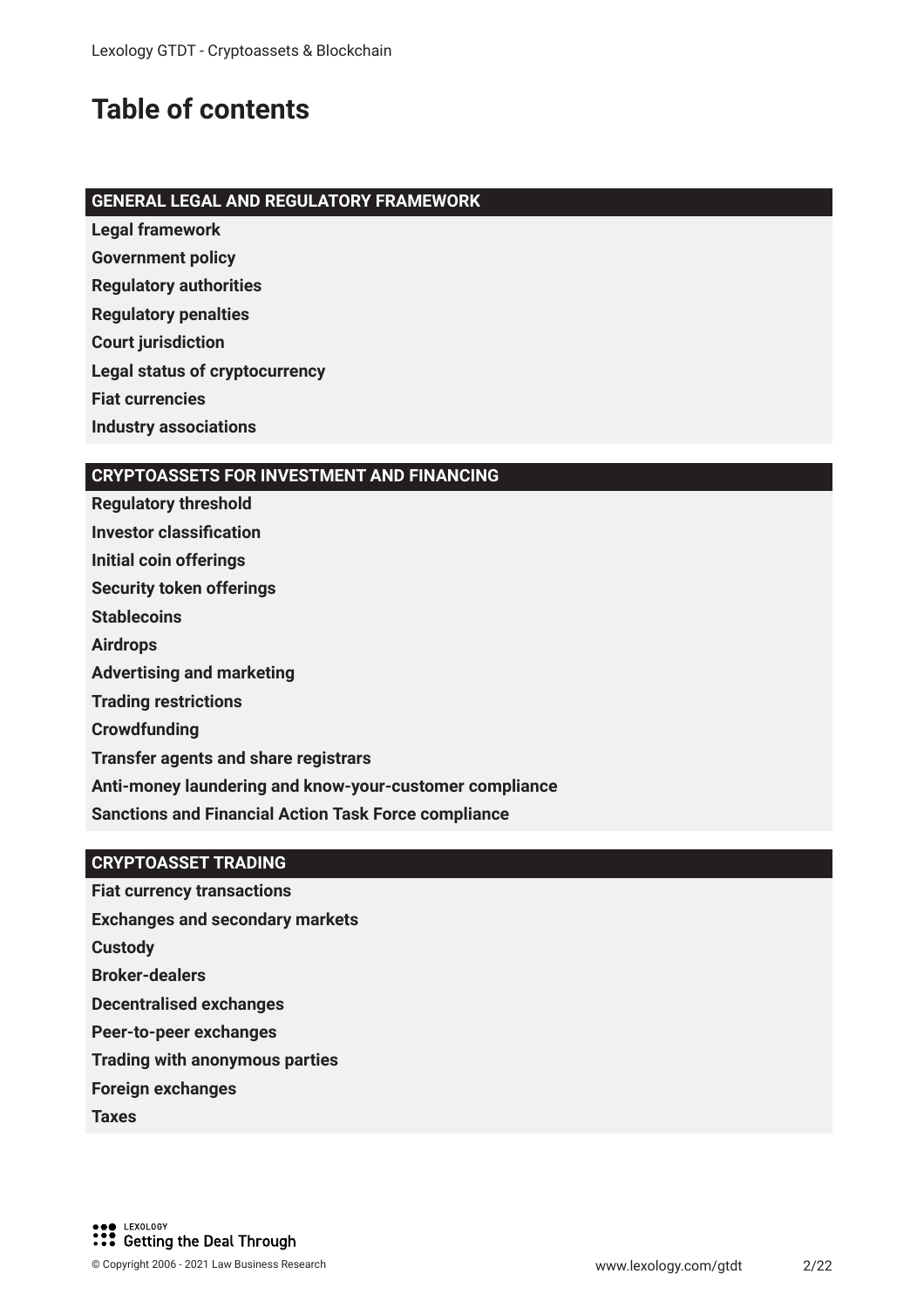#### **CRYPTOASSETS USED FOR PAYMENTS**

**Government-recognised assets**

**Bitcoin**

**Banks and other fnancial institutions**

#### **CRYPTOCURRENCY MINING**

**Legal status Government views Cryptocurrency mining licences Taxes**

#### **BLOCKCHAIN AND OTHER DISTRIBUTED LEDGER TECHNOLOGIES**

**Node licensing**

**Restrictions on node operations**

**DAO liabilities**

**DAO assets**

**Open source**

**Smart contracts**

**Patents**

#### **UPDATE AND TRENDS**

**Recent developments**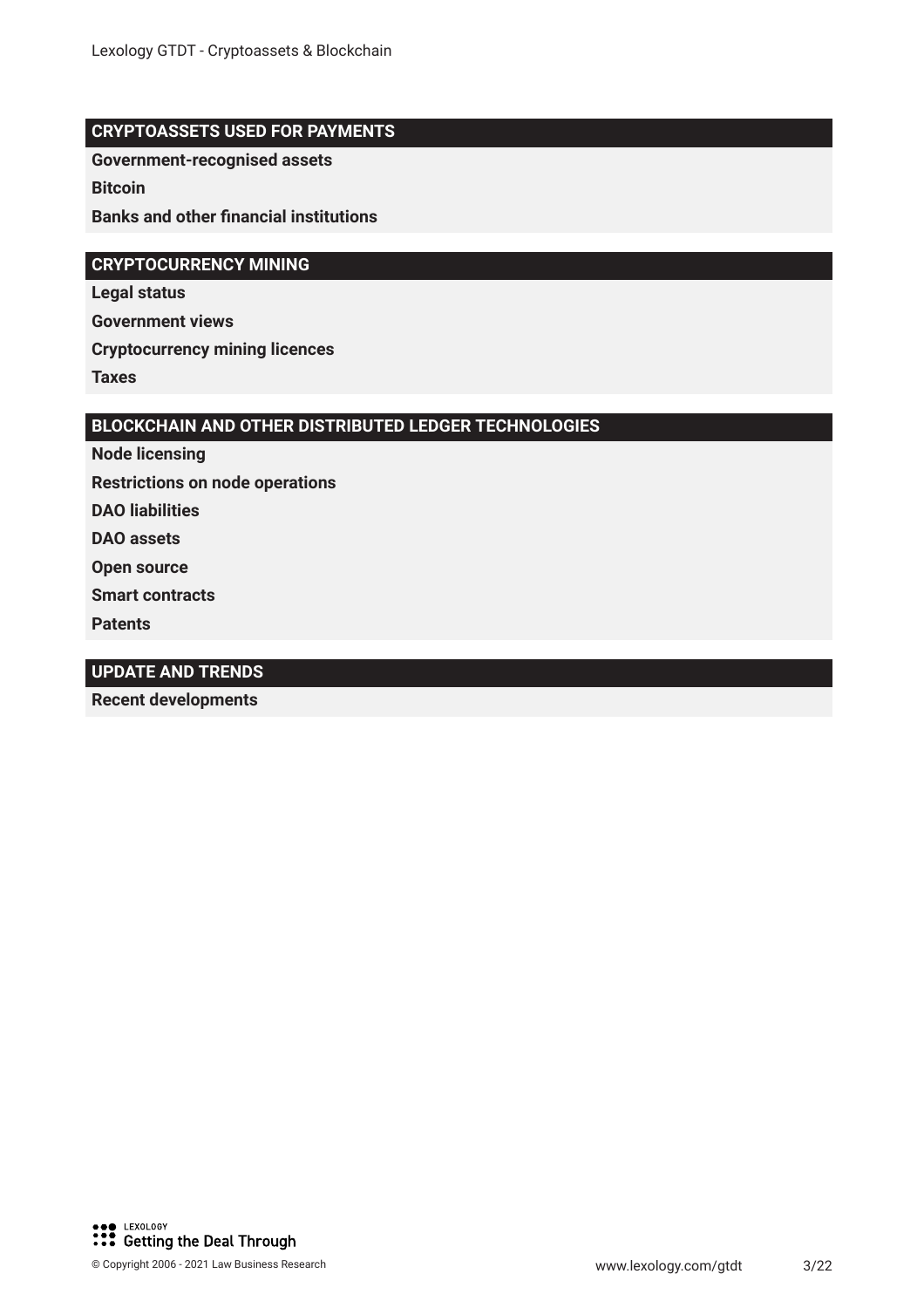## **Contributors**

### **Turkey**



**Cigdem Ayozger Ongun** cigdem@srp-legal.com *SRP Legal*



**Filiz Piyal** *SRP Legal*

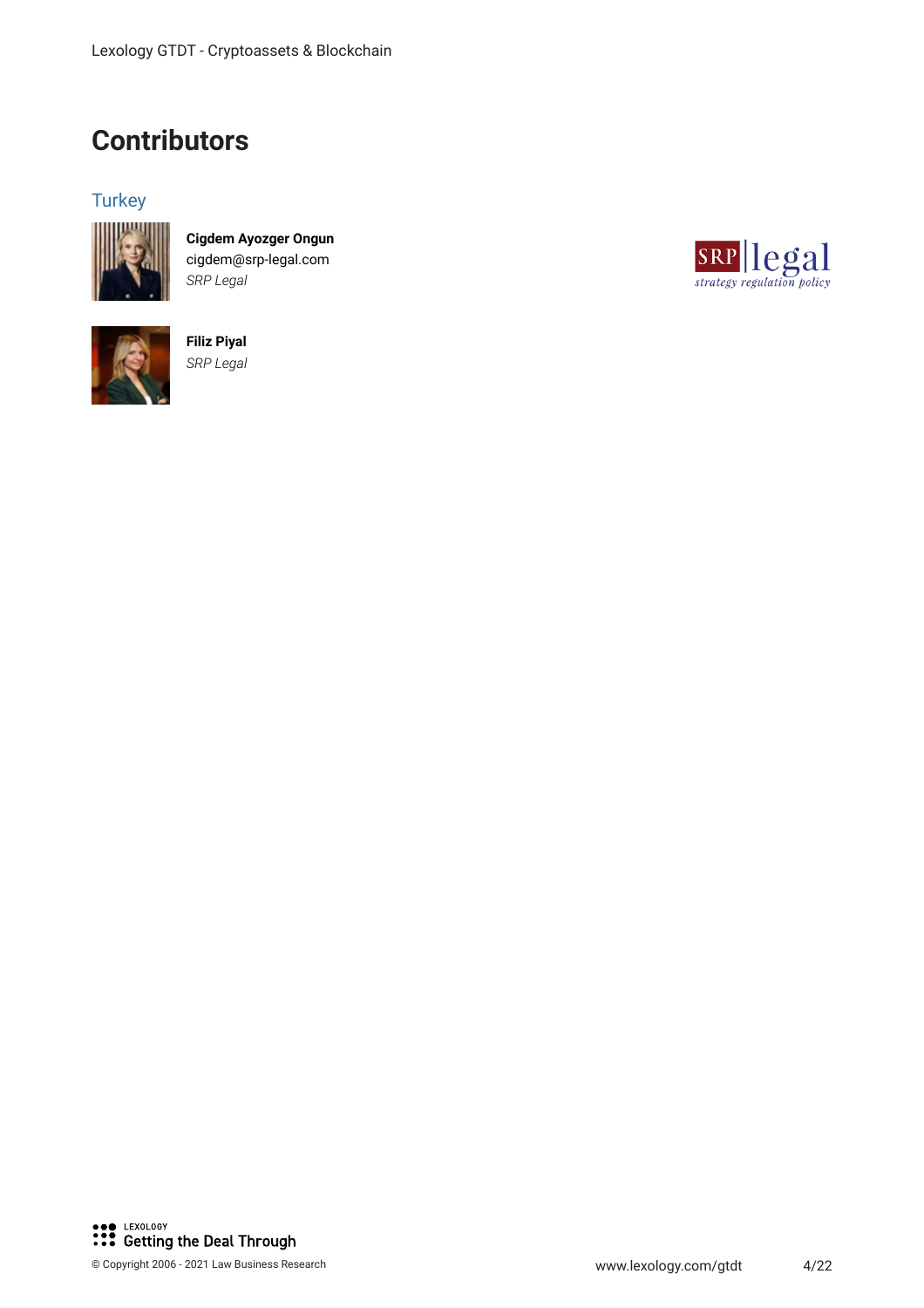#### **GENERAL LEGAL AND REGULATORY FRAMEWORK**

#### **Legal framework**

What legal framework governs cryptoassets? Is there specifc legislation governing cryptoassets and businesses transacting with cryptoassets?

There is very limited legislation in Turkey governing cryptoassets and business transactions involving cryptoassets. The frst of this legislation, the Regulation Prohibiting Payments Through Cryptoassets (the Regulation on Cryptoassets), was issued by the Central Bank of the Republic of Turkey (TCB) and was published in the Official Gazette No. 31456, dated 16 April 2021. It entered into force on 30 April 2021. The Regulation on Cryptoassets ended the debate regarding the legal defnition of cryptoassets, providing the defnition as 'intangible assets which are created virtually by a technology such as distributed ledger or similar and are distributed through digital networks but cannot be acknowledged as fduciary money, deposit money, electronic money, payment instrument, security or other capital market instruments'.

The Regulation on Cryptoassets does not provide a specifc defnition for cryptocurrencies. However, the Information and Communication Technologies Authority of Turkey (ICTA) published a research study on cryptocurrencies (the ICTA study) in September 2020. In the ICTA study, the defnition of cryptocurrencies is 'digital or virtual currencies that use cryptography for ensuring security'. The Regulation on Cryptoassets establishes a legal framework for cryptoassets that is limited on certain levels, meaning that the Regulation on Cryptoassets governs only certain uses of cryptoassets. Accordingly, the Regulation prohibits the following:

- direct or indirect use of cryptoassets in payments;
- provision of services for direct or indirect use of cryptoassets in payments;
- development of business models by payment service providers regarding the direct or indirect use of cryptoassets in provision of payment services and the export of electronic money, and provision of services regarding development of such business models by payment service providers; and
- mediation of the payment and electronic money institutions regarding fund transfers from and to the platforms providing services on the trading, depositing, transferring or exporting of cryptoassets.

Although the Regulation on Cryptoassets prohibits licensed payment and electronic money institutions from using cryptoassets in their operations, it does not introduce any provisions with respect to cryptoasset trading platforms.

Following the Regulation on Cryptoassets, the Regulation on Measures Regarding Prevention of Laundering Proceeds of Crime and Financing of Terrorism (the Regulation on Prevention of Laundering Proceeds of Crime) was amended via Presidential Decision No. 3941 dated 30 April 2021, and was published in the Official Gazette No. 31471 dated 1 May 2021. The amendment of the Regulation on Prevention of Laundering Proceeds of Crime introduced a new obligation for cryptoasset service providers, which are now specifed among the 'obliged parties' stated under the Regulation on Prevention of Laundering Proceeds of Crime. Further, the Financial Crimes Investigation Board of Turkey (MASAK), established under the Ministry of Finance and Treasury, published a guide entitled 'Main Principles for the Crypto Asset Service Providers Regarding Prevention of Laundering Proceeds of Crime and Financing of Terrorism' (the Guide) on 4 May 2021. The Guide provides detailed and instructive application-oriented information regarding the obligations that cryptoasset service providers have under the Regulation on Prevention of Laundering Proceeds of Crime as obliged parties, as well as the sanctions imposed if cryptoasset service providers fail to fulfl their obligations.

Also, according to an announcement by the Undersecretary of the Treasury, a working group has been established to enhance a regulatory framework for cryptoassets. Thus, further regulations are expected.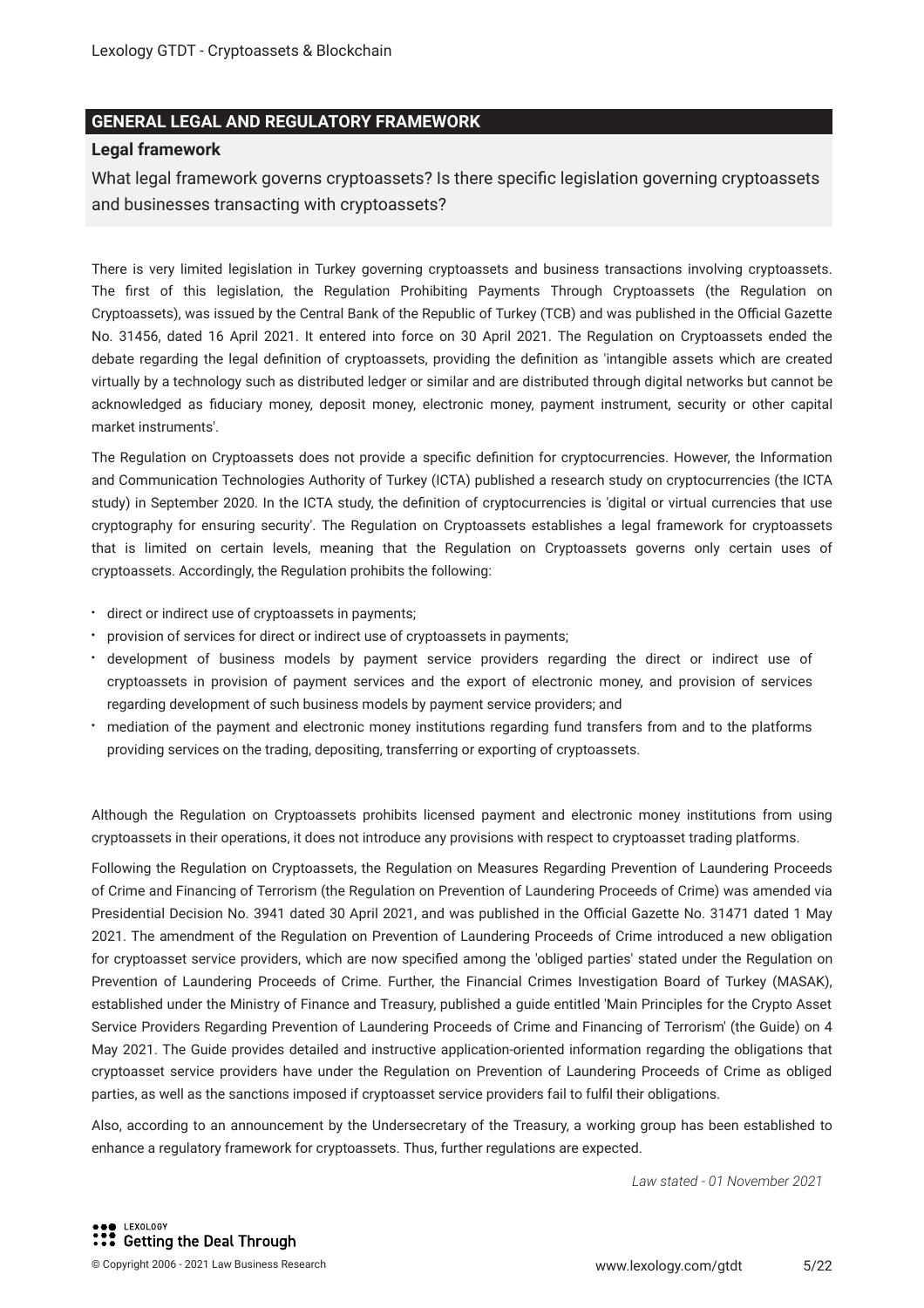#### **Government policy**

How would you describe the government's general approach to the regulation of cryptoassets in your jurisdiction?

The government is closely observing all aspects of cryptoassets in terms of their risks to consumers and possible tax regimes. The legal status of bitcoin and the government's approach to it has been the subject of several parliamentary questions in the Grand National Assembly. In response to one of these questions, the Undersecretary of the Treasury stated that the government is following developments elsewhere on this issue and studies are being carried out regarding the advantages and risks of blockchain technology. According to the 11th Development Plan of Turkey , which was published in the Official Gazette on 23 July 2019, a blockchain-based digital central bank currency will be implemented. The Industry and Technology Road Map for 2023, which was announced by the Industry and Technology Ministry on 18 September 2019, includes signifcant details regarding blockchain and distributed ledger technology (DLT). Accordingly, the government plans to establish the National Blockchain Infrastructure to utilise DLT in the public administration. The government has also set out its plans to develop a regulatory sandbox for blockchain applications. This innovative approach towards blockchain technologies and the fntech environment became concrete and set within a timeframe with the Economic Reforms published on 12 March 2021 by the Ministry of Finance. However, within the past year, several official institutions, such as the TCB, have expressed the view that cryptoasset investments pose great fnancial and fraud risk due to their nature as anonymised, speculative transactions. Considering the Regulation on Cryptoassets, it is possible that the government is taking a conservative and protective approach towards cryptoassets.

*Law stated - 01 November 2021*

#### **Regulatory authorities**

Which government authorities regulate cryptoassets and businesses transacting with cryptoassets?

In its Press Release 2013/32 dated 25 November 2013, the Banking Regulatory Supervision Authority (BRSA) declared that bitcoin does not qualify as electronic money under the Law on Payment and Securities Settlement Systems, Payment Services and Electronic Money Institutions (Law No. 6493) and, therefore, will not be regulated under this law because it is not backed by collateral or quarantee issued by an official or private entity.

Similarly, on 1 December 2017, the Capital Markets Board of Turkey (CMB) issued a letter to the Capital Markets Association of Turkey (CMA), stating that cryptocurrencies are not regulated as derivative fnancial instruments within the framework of the Capital Markets Law (Law No. 6362). Therefore, as of 1 December 2017, neither the BRSA nor the CMB was considered to be a competent regulatory authority for cryptoassets. However, this changed with the Regulation on Cryptoassets, which became effective on 30 April 2021.

Also, the Undersecretary of the Treasury has set up a working group consisting of different authorities such as the BRSA, the TCB and the CMB. The ICTA Study mentioned a prospective regulation to be issued by the CMB, indicating that the CMB could be authorised to supervise and regulate cryptocurrencies and pointing out that the CMB's prospective regulation would support the market's growth and increase consumer trust. However, currently, the only regulation specifc to cryptoassets, the Regulation on Cryptoassets, is issued by the TCB, making the TCB the primary authority to govern certain aspects of the cryptoassets within the legal framework.

In addition, the most recent legal development regarding cryptoasset service providers is the amendment on the Regulation on Prevention of Laundering Proceeds of Crime and the Guide, which are governed by MASAK; therefore, cryptoasset service providers' activities are now under the supervision of MASAK and thus the Ministry of Finance, as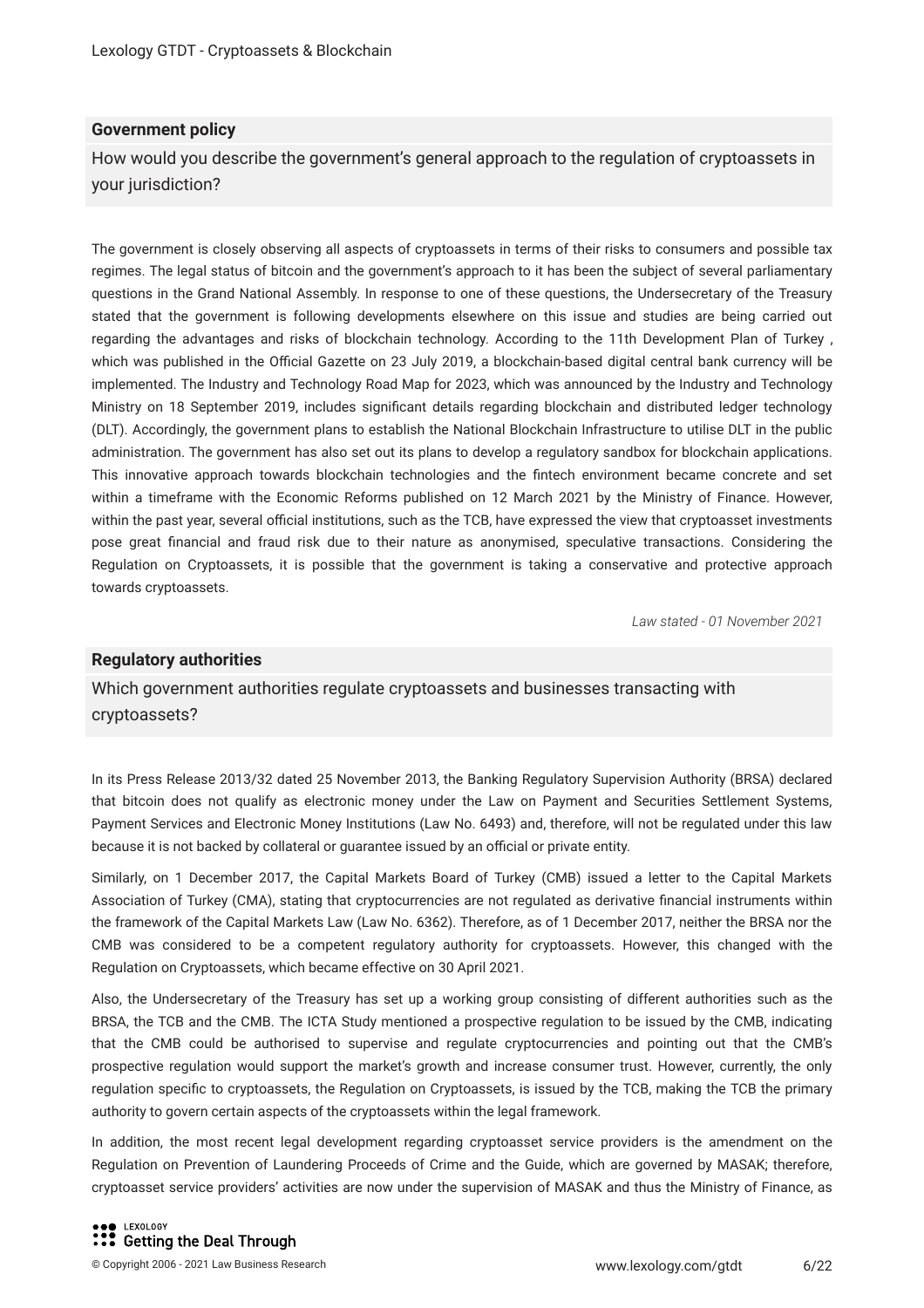cryptoasset service providers are stated among the obliged parties that must fulfl certain obligations under the Regulation on Prevention of Laundering Proceeds of Crime.

*Law stated - 01 November 2021*

#### **Regulatory penalties**

What penalties can regulators impose for violations relating to cryptoassets?

The Regulation on Cryptoassets did not introduce any specifc penalties for violations relating to cryptoassets. However, it did introduce certain prohibitions for payment and electronic money institutions regarding the use of cryptoassets in their services. If payment and electronic money institutions fail to comply with the prohibitions under the Regulation on Cryptoassets, this may result in sanctions under Law No. 6493, which is the main legislation that governs payment and electronic money institutions. On the other hand, cryptoasset service providers are now recognised as obliged parties under the Regulation on Prevention of Laundering Proceeds of Crime; thus, if they fail to fulfil their obligations, they may face administrative and legal sanctions in accordance with the applicable legislation.

However, cryptoasset transactions, except for payments using cryptoassets, are still not supervised or monitored by any regulatory body; therefore, any violation or damage arising from a business transaction involving cryptoassets can be punished only under the general provisions of the applicable legislation. For example, the CMB reviewed a complaint regarding a cryptocurrency platform that had allegedly transferred cash obtained from sales of cryptocurrencies to its personal bank account and determined that this violation fell within the scope of criminal liability under articles 157 and 158 of the Criminal Code (No. 5237), which regulate fraud and white-collar crime.

*Law stated - 01 November 2021*

#### **Court jurisdiction**

Which courts have jurisdiction over disputes involving cryptoassets?

No particular court has jurisdiction over disputes involving cryptoassets. However, violations relating to cryptoassets mainly result in criminal or civil liability. Accordingly, the criminal courts have jurisdiction if a crime involving cryptoassets is committed (eg, fraud, theft or white-collar crime) and individuals who suffer damage owing to a business transaction involving cryptoassets have the right to seek damages in the civil courts. In April 2021, the subject of cryptoassets has emerged in an enforcement court in Istanbul due to a fled legal request to stop the confscation of a cryptocurrency account because of the owner's debt. The enforcement court decided that a certain value of cryptocurrency can be evaluated as seizable by the enforcement authorities for compensation of the debt. The decision is not fnal yet, but it represents a fexible approach to cryptoassets.

*Law stated - 01 November 2021*

#### **Legal status of cryptocurrency**

Is it legal to own or possess cryptocurrency, use cryptocurrency in commercial transactions and exchange cryptocurrency for local fat currency in your jurisdiction?

Currently, the Turkish legislative framework includes no specifc provisions prohibiting individuals from owning or possessing cryptocurrency. However, the Regulation on Cryptoassets prohibits the use of cryptoassets in payments and in certain activities of payment and electronic money institutions.

Nevertheless, various cryptocurrency exchange platforms can still operate in the Turkish fntech ecosystem, offering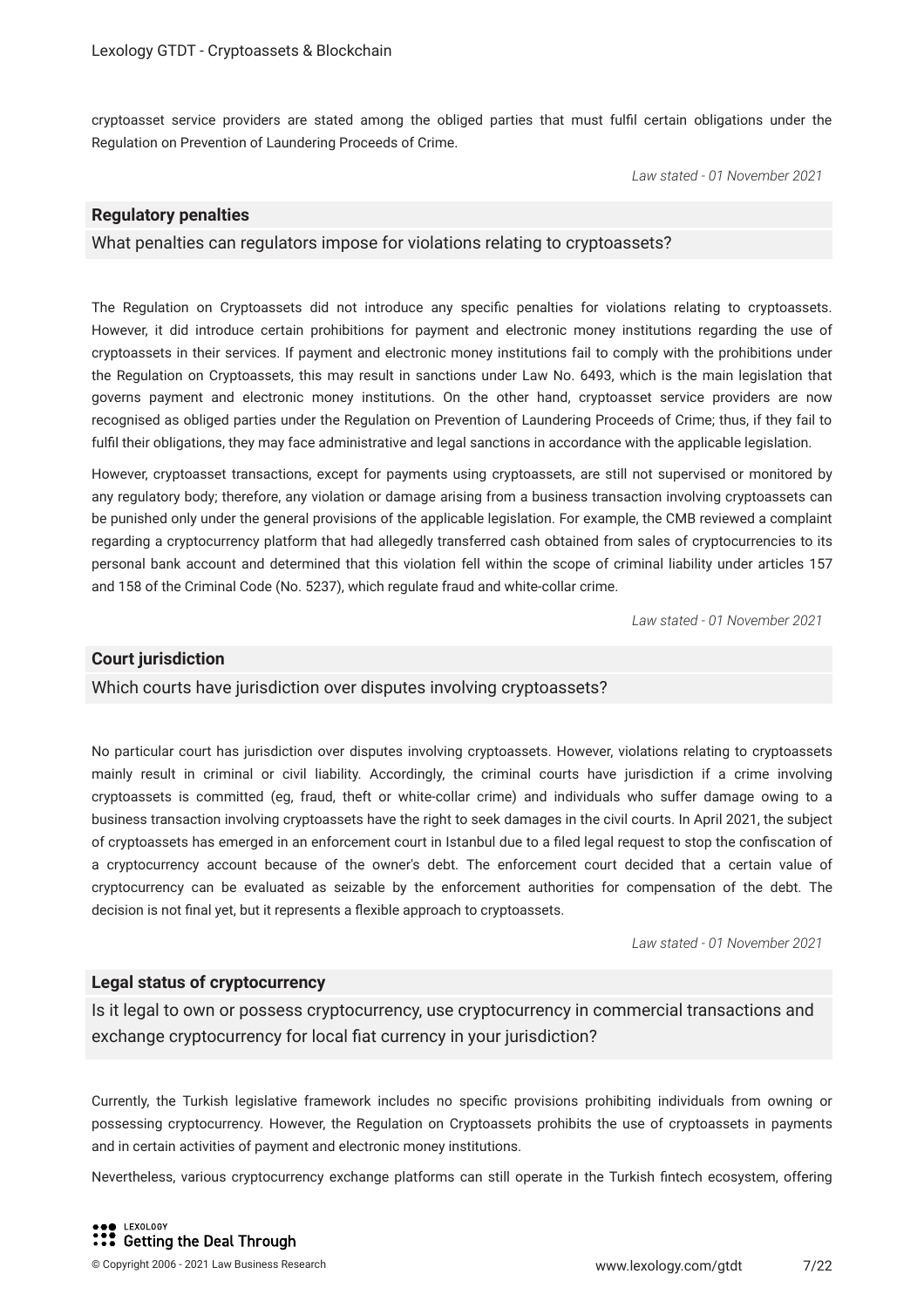cryptocurrency trading and exchange services. However, none of these businesses are licensed under the BRSA, the CMB, the TCB or any other Turkish regulatory authority; therefore, individuals who transact with cryptoassets must bear their own risk.

*Law stated - 01 November 2021*

#### **Fiat currencies**

What fiat currencies are commonly used in your jurisdiction?

The Turkish lira is the only fat currency backed by the TCB and used in Turkey. However, both the 11th Development Plan and the Turkish presidency's 2020 Annual Programme include plans to develop a blockchain-based digital currency backed by the TCB. As the Regulation on Cryptoassets entered into force on 30 April 2021, it is probable that the future digital central bank currency of Turkey will not be crypto-based.

*Law stated - 01 November 2021*

#### **Industry associations**

What are the leading industry associations addressing legal and policy issues relating to cryptoassets?

The leading industry association is the Blockchain Turkey Platform, which was established as an initiative of the Turkish Informatics Foundation in October 2018. The aim of the Blockchain Turkey Platform is to build a sustainable blockchain ecosystem in Turkey and to secure Turkey's leading position on blockchain in the region. To expand the use of blockchain technology and establish a bridge between regulators, public institutions and legislators, the Blockchain Turkey Platform organises training programmes, issues publications and participates in collaborative efforts such as meeting with regulators and exchanging of ideas with legislators. Several working groups have been established under the Blockchain Turkey Platform; particularly, the law, regulations and government-relations working group that was established to undertake studies related to blockchain systems, including cryptoassets, and inform legislators and regulators in this area. The Ministry of Trade and the Blockchain Turkey Platform have signed a cooperation agreement and a representative of the ministry attends the working-group meetings.

*Law stated - 01 November 2021*

#### **CRYPTOASSETS FOR INVESTMENT AND FINANCING**

#### **Regulatory threshold**

What attributes do the regulators consider in determining whether a cryptoasset is subject to regulation under the laws in your jurisdiction?

The regulatory authorities consider several criteria defned in the legislation to assess whether a cryptoasset is subject to regulation. Presently, none of the regulatory bodies has declared that cryptoassets fully fall under the scope of the regulatory framework.

In Press Release 2013/32, the Banking Regulatory Supervision Authority (BRSA) clearly stated that cryptoassets do not constitute electronic money and, therefore, do not fall under the scope of the Law on Payment and Securities Settlement Systems, Payment Services and Electronic Money Institutions (Law No. 6493). Thus, the BRSA has no authority to supervise business transacted with cryptoassets under Law No. 6493. Reviewing the defnition of 'electronic money' in Law No. 6493, it is clear that a monetary value can be qualifed as electronic money only in cases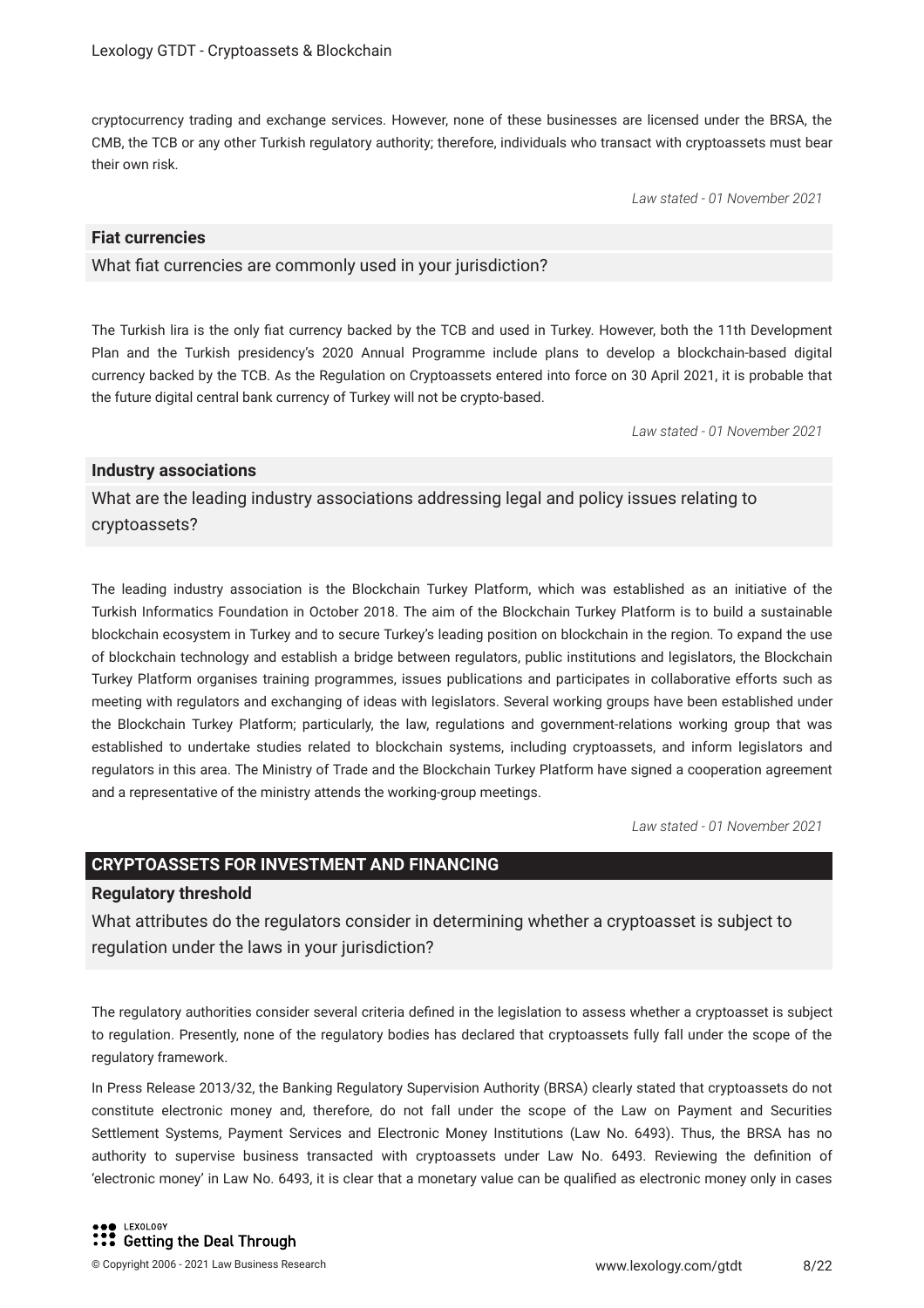where the monetary value is:

- $\cdot$  issued on the receipt of funds by an electronic money issuer;
- stored electronically;
- used to undertake payment transactions defned in Law No. 6493; and
- accepted as a payment instrument by natural and legal persons.

Therefore, the BRSA does not consider cryptoassets to be electronic money.

Further, the Capital Markets Board of Turkey (CMB), in its letter issued to the Capital Markets Association of Turkey on 1 December 2017, stated that cryptocurrencies are not regulated as a derivative fnancial instrument within the scope of the Capital Markets Law (Law No. 6362); therefore, Turkish investment institutions must not engage in any spot or derivatives transactions based on cryptocurrencies. According to Law No. 6362, capital market instruments include:

- securities;
- derivative instruments; and
- other capital market instruments designated by the CMB, including investment contracts.

The CMB does not qualify cryptoassets as derivative instruments, but the following are considered to be securities under Law No. 6362:

- shares, other securities similar to shares and depositary receipts related to these shares;
- debt instruments or debt instruments based on securitised assets and revenues; and
- depository receipts related to these securities.

However, the CMB does not consider these criteria to assess cryptoassets as security. It is likely to assess cryptoassets under capital market instruments by considering criteria included in the defnition of capital market instruments 'other capital market instruments designated in this context by the CMB'. In this case, the taxation of business transactions involving cryptoassets will also be considered.

Finally, the Regulation Prohibiting Payments Through Cryptoassets (the Regulation on Cryptoassets), which entered into force on 30 April 2021, provides a defnition of cryptoassets as 'intangible assets which are created virtually by a technology such as distributed ledger or similar and are distributed through digital networks but cannot be acknowledged as fduciary money, deposit money, electronic money, payment instrument, security or other capital market instruments'. Thus, the criteria considered in the defnition of cryptoassets under the Regulation on Cryptoassets follows the prior statements of the relevant authorities and the applicable regulations.

*Law stated - 01 November 2021*

#### **Investor classifcation**

How are investors in cryptoassets classifed and treated differently?

Turkish law does not classify cryptoasset investors.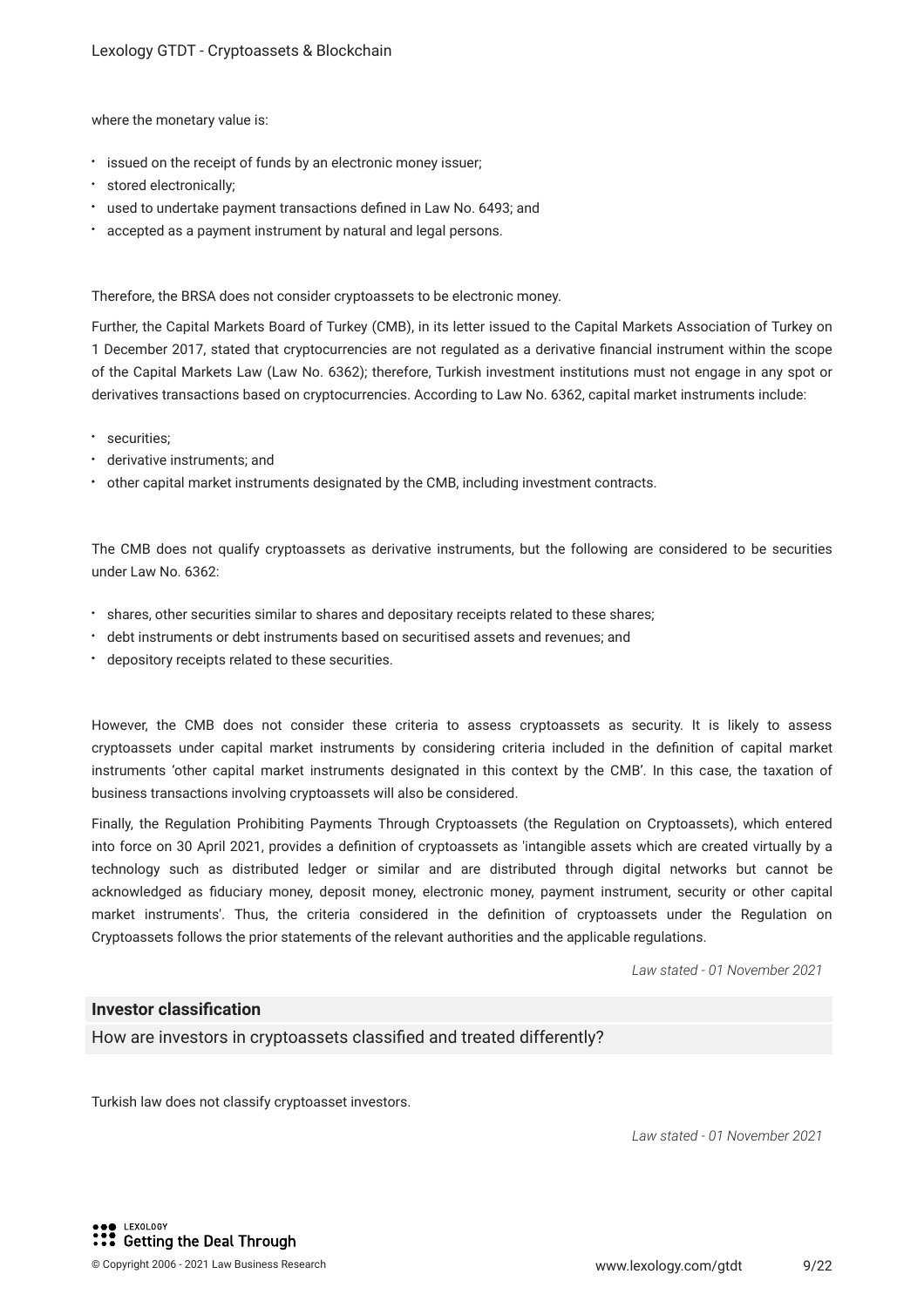#### **Initial coin offerings**

What rules and restrictions govern the conduct of, and investment in, initial coin offerings (ICOs)?

Although the Regulation on Cryptoassets establishes a framework for the use of cryptoassets, the legal status of ICOs and the restrictions regarding investment in ICOs remain unclear. However, given that the Regulation on Cryptoassets broadly prohibits the direct or indirect use of cryptoassets in payments, under the applicable legislation the direct and indirect use of cryptoassets in ICOs is not permitted.

Also, in its Resolution No. 47/1102 dated 27 September 2019, the CMB stated that ICOs mostly fall outside the scope of its supervision. The CMB further reiterated that ICOs may have similar aspects to public coin offerings or crowdfunding activities depending on their nature, and in that case, ICOs may fall under the supervision of the CMB. The CMB has also issued the Communiqué on Equity Crowdfunding (III-35/A.1), which regulates fundraising from the public through equity by excluding other similar crowdfunding activities such as ICOs and security token offerings.

*Law stated - 01 November 2021*

#### **Security token offerings**

What rules and restrictions govern the conduct of, and investment in, security token offerings (STOs)?

According to Law No. 6362, 'security' means:

- shares, securities similar to shares and the depositary receipts related to these shares;
- debt instruments or debt instruments based on securitised assets and revenues; and
- depository receipts related to these securities.

Because securities give their owner the right to a partnership and are purchased and sold for investment purposes, security tokens can qualify as securities under Law No. 6362. However, the CMB has not classifed or assessed STOs yet.

In terms of equity token offerings that can be assessed as STOs, there are some restrictions. According to the Turkish Commercial Code (6102) (TCC), non-public joint-stock companies are not required to issue share certifcates and shareholding rights arise on registration of a joint-stock company. In that case, equity token offerings can be realised as shareholder rights based on a token rather than a share certifcate. However, in the case of share transfers in a nonpublic joint-stock company, equity token offerings cannot meet the requirements of the TCC because the transfer of shares without an issued certifcate requires written agreement on share transfer, and it is uncertain how the parties will fulfl the requirement to execute a written agreement as described in the TCC. Also, even if a non-public joint-stock company issues share certifcates, endorsement and a possession transfer are required to transfer the shares. Thus, equity token offerings cannot meet requirements because they enable investors to obtain shares through the blockchain network. For public joint-stock companies, a similar result will be obtained. Even if a written agreement is not required for share transfers in public joint-stock companies, these transactions are carried out under the supervision of the Central Registry Agency according to Law No. 6362.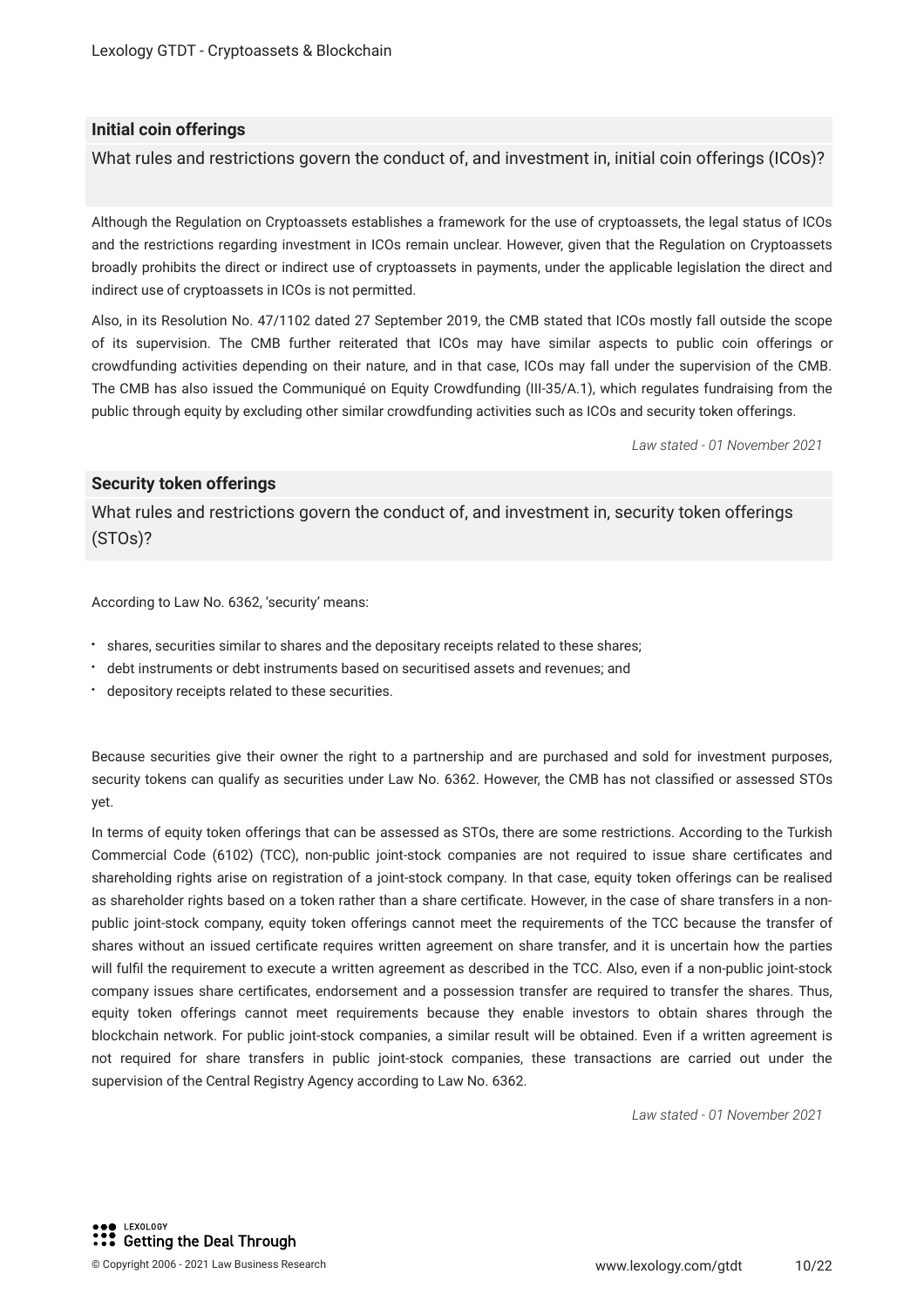#### **Stablecoins**

What rules and restrictions govern the issue of, and investment in, stablecoins?

No specifc rules and restrictions govern transactions with stablecoins in Turkey. However, because stablecoins commit to providing a certain amount of reserve to their investors, this commitment has legal consequences in line with the general provisions of both civil and criminal law. Therefore, stablecoin issuers must conduct their businesses in line with the principle of good faith.

*Law stated - 01 November 2021*

#### **Airdrops**

Are cryptoassets distributed by airdrop treated differently than other types of offering mechanisms?

No specifc classifcation for cryptoassets distributed by airdrop exists. As for other types of offering mechanism, the legal status of cryptoassets distributed by airdrop is unclear.

*Law stated - 01 November 2021*

#### **Advertising and marketing**

What laws and regulations govern the advertising and marketing of cryptoassets used for investment and fnancing?

Even though the Regulation on Cryptoassets establishes a framework for the use of cryptoassets, the advertising and marketing of cryptoassets used for investment and fnancing are not subject to specifc regulations or restrictions. However, in cases where certain types of cryptoassets can be considered securities, individuals and institutions that conduct advertising and marketing activities for cryptoasset investment will be subject to the restrictions set out in the Regulation on Commercial Advertising and Unfair Commercial Practices issued by the Ministry of Trade and the Communiqué on Principles Regarding Investment Services (No. III-37.1).

*Law stated - 01 November 2021*

#### **Trading restrictions**

Are investors in an ICO/STO/stablecoin subject to any restrictions on their trading after the initial offering?

ICO/STO/stablecoin offerings and trading are not specifcally subject to regulation; however, given that the Regulation on Cryptoassets broadly prohibits the direct or indirect use of cryptoassets in payments, under the applicable legislation, direct and indirect payment via cryptoassets during ICOs and STOs is not permitted. Also, in cases where the CMB determines that an offering and its trading qualifes because the issuance of securities, investors will be bound by the requirements and restrictions set out under Law No. 6362 and the Communiqué on Sales of Capital Market Instruments (II-5.2).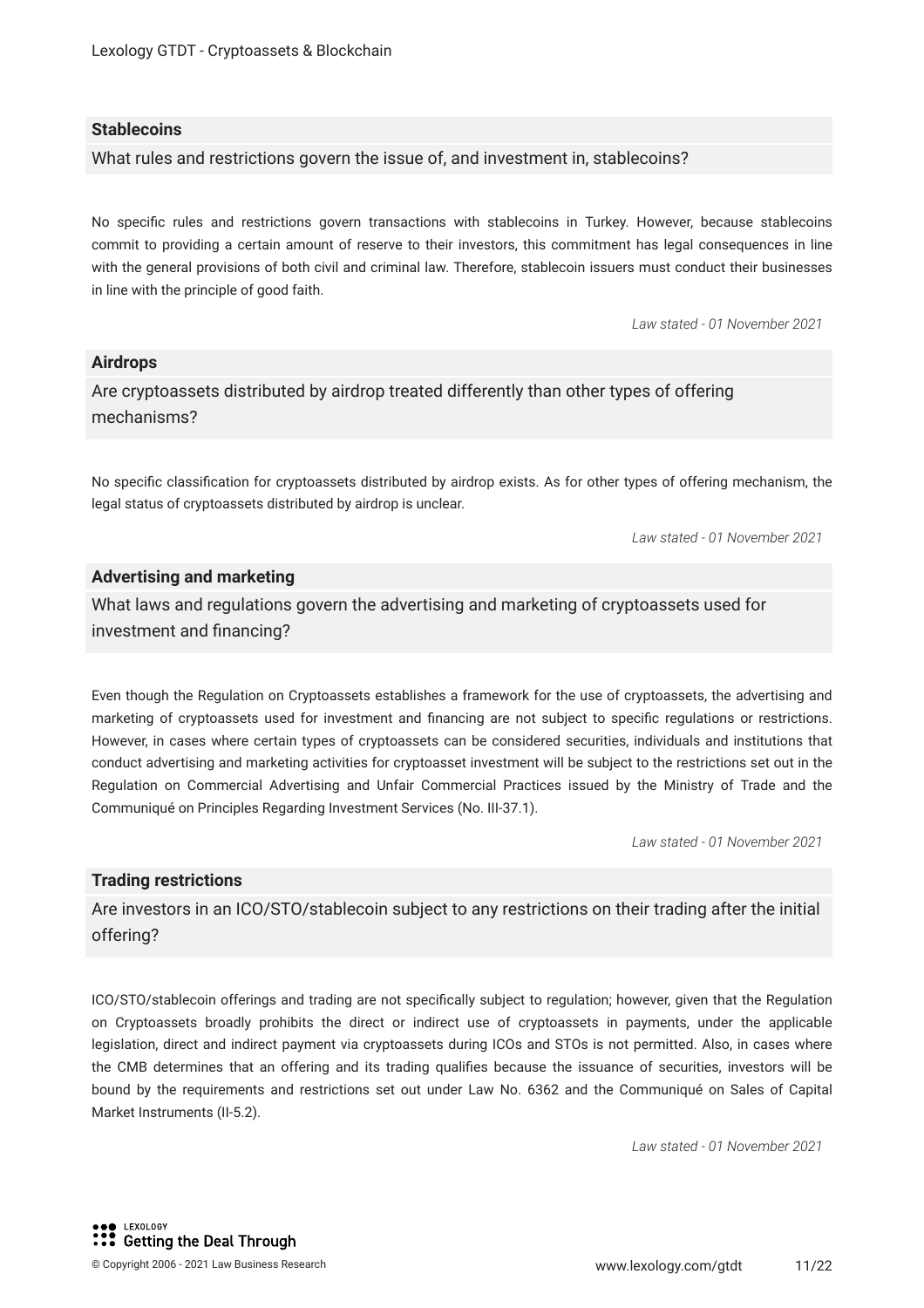#### **Crowdfunding**

How are crowdfunding and cryptoasset offerings treated differently under the law?

Crowdfunding and cryptoasset offerings are treated differently by the CMB. The CMB has issued the Communiqué on Equity Crowdfunding (III-35/A.1), which entered into force on 3 October 2019 and regulates fundraising from the public through equity. However, the CMB has not regulated cryptoasset offerings yet. Moreover, according to the defnition of 'capital market instruments' in Law No. 6362, the CMB has the authority to determine and regulate all other new capital market instruments.

*Law stated - 01 November 2021*

#### **Transfer agents and share registrars**

What laws and regulations govern cryptoasset transfer agents and share registrars?

Although the Regulation on Cryptoassets establishes a framework for the use of cryptoassets, thus far there is no explicit regulation that governs cryptoasset transfer agents and share registrars. However, according to article 37 of Law No. 6362, several investment services (eg, the reception and transmission of orders concerning capital market instruments) must be conducted through a CMB-authorised intermediary. In cases where cryptoassets are qualifed as a capital market instruments, institutions that receive or transmit a cryptoasset order will be required to obtain authorisation from the CMB in line with the Communiqué on Principles Regarding Investment Services, Activities and Ancillary Services (III-37.1).

*Law stated - 01 November 2021*

#### **Anti-money laundering and know-your-customer compliance**

What anti-money laundering (AML) and know-your-customer (KYC) requirements and guidelines apply to the offering of cryptoassets?

The Regulation on Measures Regarding Prevention of Laundering Proceeds of Crime and Financing of Terrorism (the Regulation on Prevention of Laundering Proceeds of Crime) was amended in April 2021 and cryptoasset service providers became one of the obliged parties responsible for fulflling certain obligations involving detailed customer due diligence (KYC) and suspicious transaction reporting (AML) procedures. However, the obligations established under the Regulation on Prevention of Laundering Proceeds of Crime for cryptoasset providers are not specifcally designed for the offering of cryptoassets. Therefore, there are no specifc AML and KYC requirements or regulatory guidelines that apply specifcally to the offering of cryptoassets in Turkey. However, numerous cryptocurrency trading and exchange platforms actively provide services to customers through cooperation with banks in the Turkish market. Accordingly, some of the cryptoasset businesses in the Turkish market appoint compliance officers, establish KYC procedures or prepare documentation in this regard, which became obligatory under the Regulation on Prevention of Laundering Proceeds of Crime.

*Law stated - 01 November 2021*

#### **Sanctions and Financial Action Task Force compliance**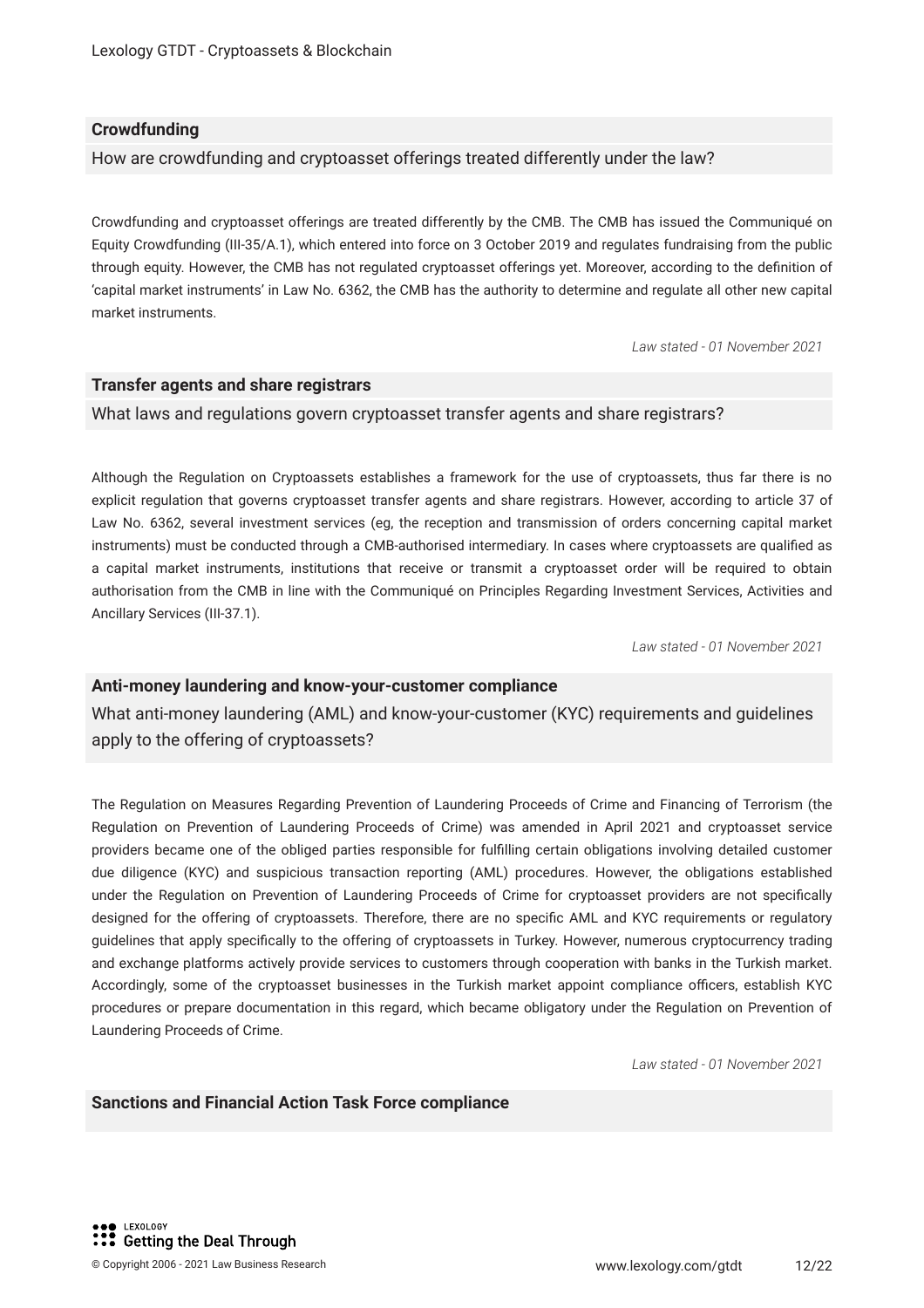What laws and regulations apply in the context of cryptoassets to enforce government sanctions, anti-terrorism fnancing principles, and Financial Action Task Force (FATF) standards?

In Report T-001-3.47 (20 November 2014), the Financial Crimes Investigation Board of Turkey (MASAK) defned money transfer transactions to purchase bitcoin as suspicious activity. However, the report only referred to bitcoin and did not cover other cryptoassets, such as ethereum. In its Suspicious Transaction Reporting Guideline (11 September 2019), MASAK amended the defnition of a 'suspicious transaction' regarding cryptocurrency transactions and declared that transfers made to purchase cryptocurrency will be deemed to be suspicious in cases of:

- carrying out money transfers to national and international cryptocurrency exchanges or real persons' or legal entities' accounts in an amount and frequency contrary to the customer's profle; and
- incoming transfers to clients' accounts from an unknown source or suspected to result from a cryptocurrency sale that is incompatible with the receiving party's fnancial profle.

Under these circumstances, banks or other obliged fnancial institutions must inform MASAK of suspicious activities. Further, the FATF adopted an interpretive note to Recommendation 15 on New Technologies, clarifying its previous amendments to the international standards on virtual assets. The FATF described how countries and regulated entities must comply with the relevant FATF recommendations to prevent the misuse of virtual assets for money laundering and terrorist fnancing. As a member of the FATF since 24 September 1991, Turkey recently adopted these recommendations and the Regulation on Prevention of Laundering Proceeds of Crime has been amended so that cryptoasset service providers are one of the obliged parties responsible for fulflling certain obligations to prevent money laundering and terrorist fnancing.

*Law stated - 01 November 2021*

#### **CRYPTOASSET TRADING**

#### **Fiat currency transactions**

What rules and restrictions govern the exchange of fat currency and cryptoassets?

No explicit rules and restrictions govern the exchange of fat currency with cryptoassets. Cryptocurrency exchange and trading platforms usually determine their own exchange policy according to supply and demand equilibrium or other cryptoasset exchange markets with which they are partnered.

*Law stated - 01 November 2021*

#### **Exchanges and secondary markets**

Where are investors allowed to trade cryptoassets? How are exchanges, alternative trading systems and secondary markets for cryptoassets regulated?

There is no regulatory framework determining specifc marketplaces in which investors are allowed to trade. Numerous cryptoasset businesses currently operate in Turkey without obtaining a licence or permission from a Turkish regulatory authority. The existing legislative framework neither prohibits investors from trading cryptoassets nor provides a clear regulatory base for these trading transactions and systems. Alternatively, some fnancial regulatory authorities, such as the Capital Markets Board of Turkey (CMB) and the Banking Regulatory Supervision Authority (BRSA) have warned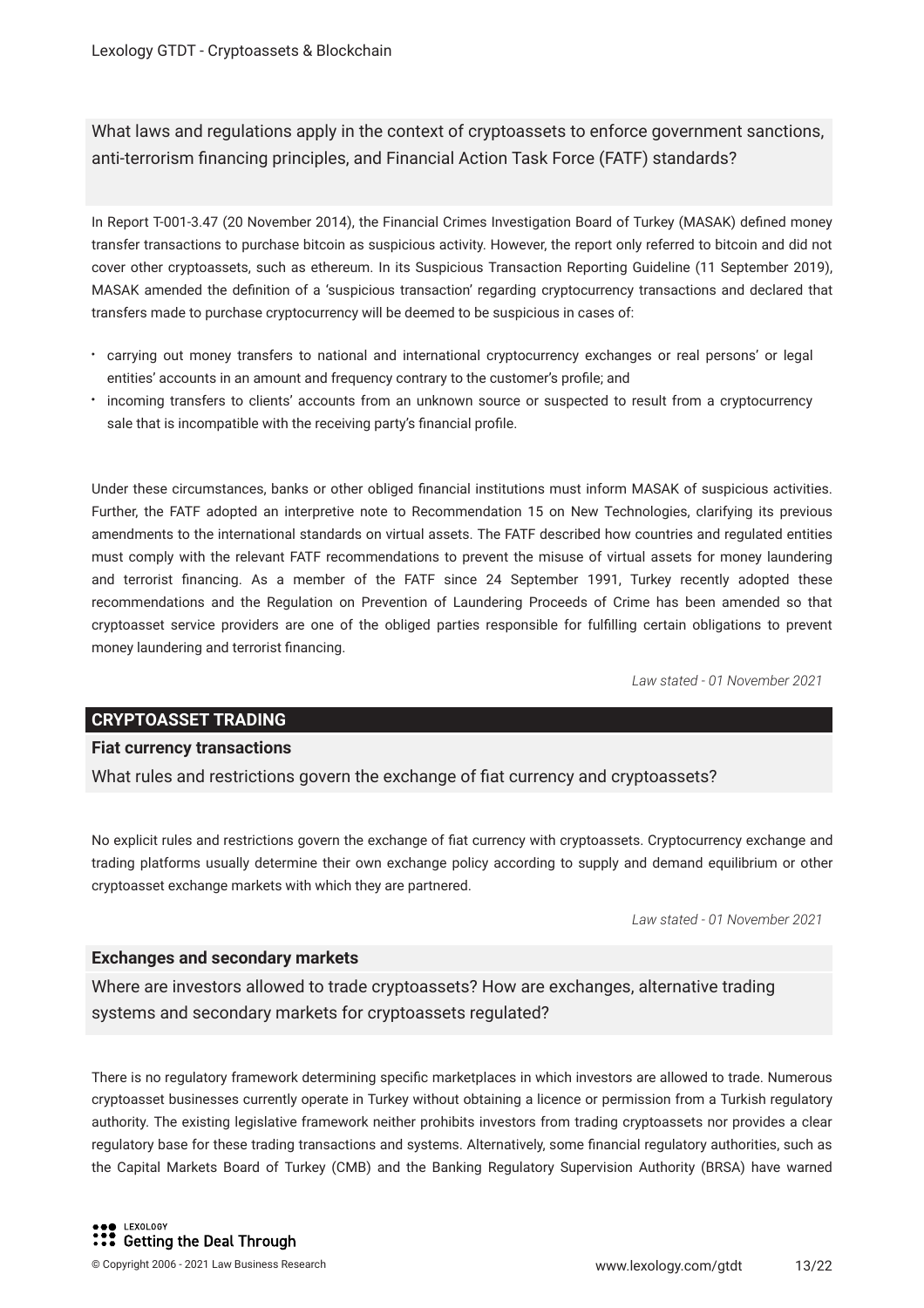investors that cryptoasset trading is not yet regulated, thus they may incur serious risk.

*Law stated - 01 November 2021*

#### **Custody**

#### How are cryptoasset custodians regulated?

There are no specifc laws and regulation for cryptoasset custodians. In Turkey, custodian services are mainly regulated by the CMB and the BRSA. According to Law No. 6362, custody services refer to:

Because cryptoassets are not deemed to be capital market instruments, which was also mentioned in the Regulation Prohibiting Payments Through Cryptoassets (the Regulation on Cryptoassets) and by the CMB, it is unclear whether cryptoasset custodians can be regulated under Law No. 6362. If cryptoassets are considered as a security or a capital market instrument under Law No. 6362 in the future, the businesses that offer custody services for cryptoassets may be subject to licensing requirements in the same way as other authorised institutions holding securities.

*Law stated - 01 November 2021*

#### **Broker-dealers**

How are cryptoasset broker-dealers regulated?

No specifc regulations apply to cryptoasset broker-dealers. In Turkey, all intermediary institutions must be authorised by the CMB to be able to provide investment services. The licensing requirement is limited to various types of service such as securities trading, public offerings and derivatives trading. However, cryptoasset brokerage institutions cannot be considered as an intermediary service that must be authorised by the CMB because cryptoassets are not yet qualifed as capital market instruments by the CMB.

*Law stated - 01 November 2021*

#### **Decentralised exchanges**

What is the legal status of decentralised cryptoasset exchanges?

Even though the Regulation on Cryptoassets recently established a framework for the use of cryptoassets, the legal status of decentralised cryptoasset exchanges is not yet defned under Turkish Law. Alternatively, various cryptocurrency exchange platforms are established in Turkey to provide decentralised cryptoasset exchange services.

*Law stated - 01 November 2021*

#### **Peer-to-peer exchanges**

What is the legal status of peer-to-peer (person-to-person) transfers of cryptoassets?

No specifc regulation determines the legal status of peer-to-peer cryptoasset transfers. However, under the Regulation on Cryptoassets, cryptoassets cannot be traded as payment.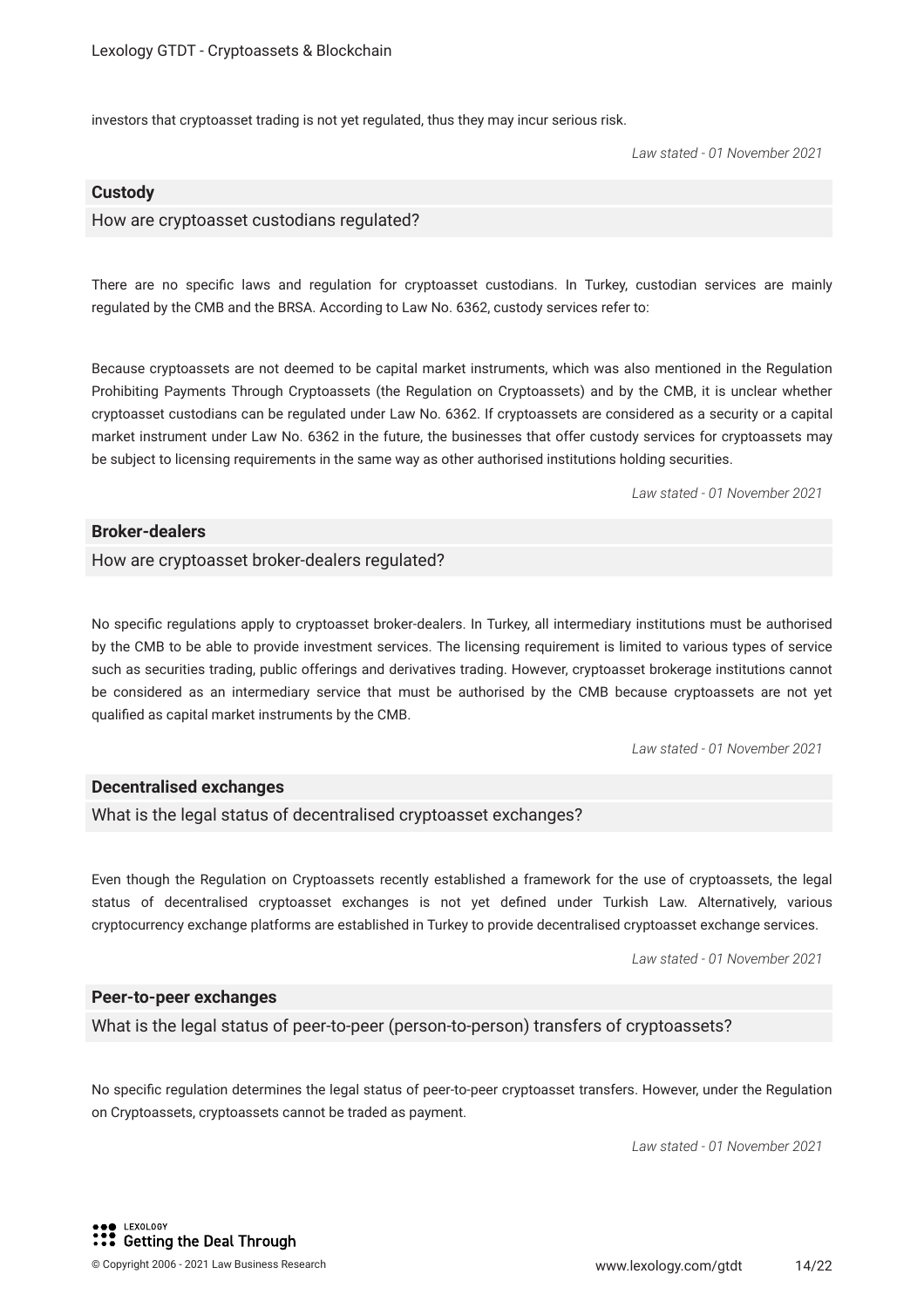#### **Trading with anonymous parties**

#### Does the law permit trading cryptoassets with anonymous parties?

The existing regulatory framework does not include a regulation for cryptoasset trading with anonymous parties. However, under the Regulation on Measures Regarding Prevention of Laundering Proceeds of Crime and Financing of Terrorism (the Regulation on Prevention of Laundering Proceeds of Crime), cryptoasset service providers are now obliged to adhere to specifc KYC procedures for their customers. Cryptoasset service providers are also obliged to fulfil detailed procedures for suspicious transaction reporting, providing information and documents, regular reporting, and retaining and submission. Also, the Regulation on Cryptoassets prohibits the following:

- use of direct or indirect use of cryptoassets in payments;
- provision of services for direct or indirect use of cryptoassets in payments;
- development of business models by payment service providers regarding the direct or indirect use of cryptoassets in provision of payment services and export of electronic money, and provision of services regarding development of such business models by payment service providers; and
- mediation of the payment and electronic money institutions regarding fund transfers from and to the platforms providing services on trading, depositing, transferring or exporting of cryptoassets.

*Law stated - 01 November 2021*

#### **Foreign exchanges**

Are foreign cryptocurrency exchanges subject to your jurisdiction's laws and regulations governing cryptoasset exchanges?

No. As the only regulation in Turkey that governs cryptoasset transactions is the Regulation on Cryptoassets, which does not provide a specifc provision on foreign cryptocurrency exchanges, such foreign cryptocurrency exchanges are not yet subject to specifc regulation for cryptoasset exchanges.

*Law stated - 01 November 2021*

#### Under what circumstances may a citizen of your jurisdiction lawfully exchange cryptoassets on a foreign exchange?

Although the Regulation on Cryptoassets establishes a framework for the use of cryptoassets, no specifc laws apply to Turkish citizens wishing to exchange cryptoassets on a foreign exchange. However, the Regulation on Cryptoassets clearly prohibits the mediation of payment and electronic money institutions regarding fund transfers from and to the platforms providing services on trading, depositing, transferring or exporting of cryptoassets. Therefore, the activities of payment and electronic money institutions regarding foreign cryptoassets can be considered shut down. Although several cryptocurrency platforms provide foreign exchange services to their customers, these businesses are not specifcally governed by any Turkish regulatory body, except the Financial Crimes Investigation Board of Turkey under the Regulation on Prevention of Laundering Proceeds of Crime.

Decree 32 on the Protection of Value of Turkish Currency (Decree 32) regulates the details of restrictions on payments made with a foreign currency to protect the value of the Turkish lira. The agreement or contract price and any other payment obligation arising from the following cannot be denominated in foreign currency or be indexed to foreign currency (except in circumstances determined by the Ministry of Treasury and Finance):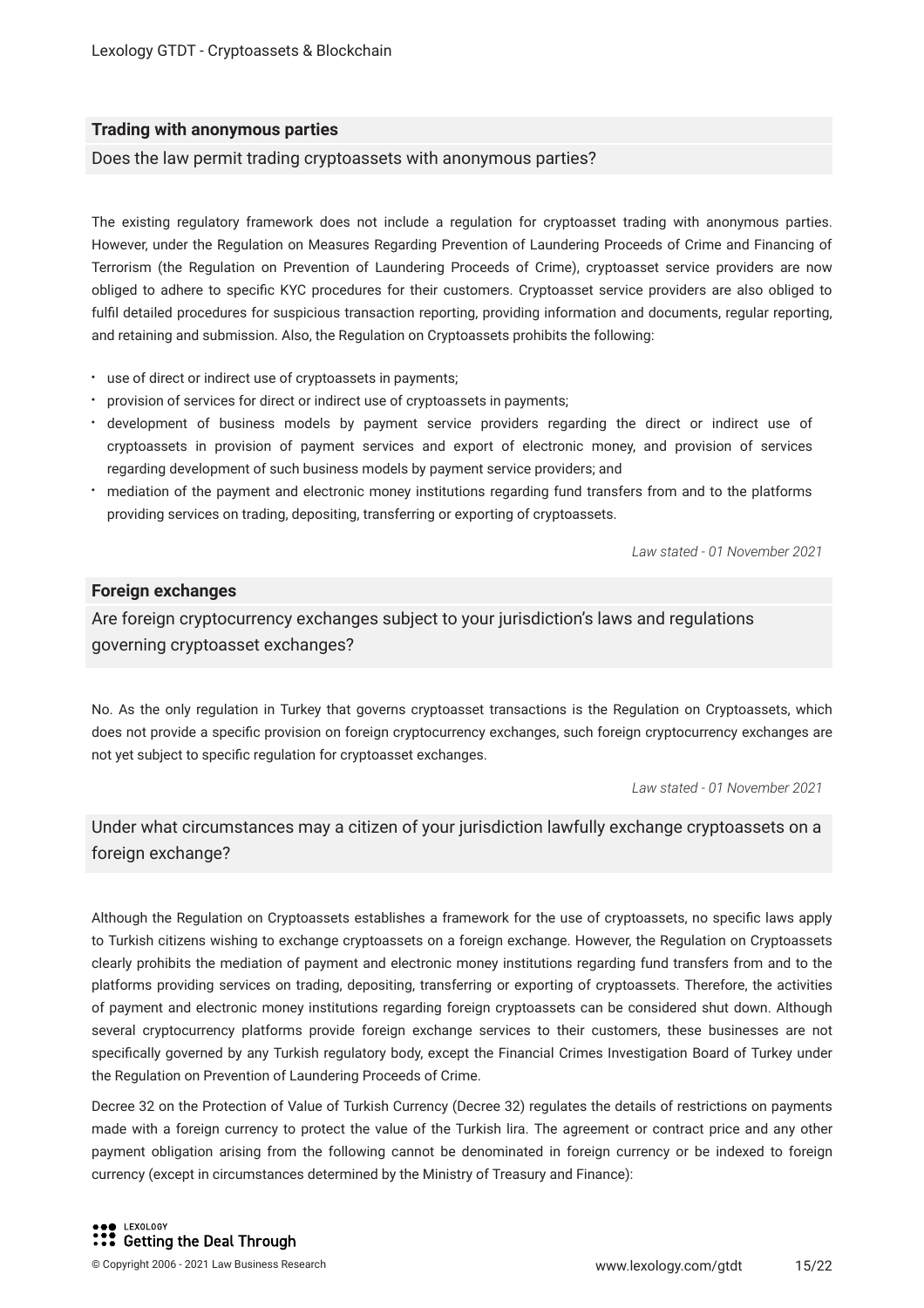- sale and purchase agreements or contracts for movable and immovable assets;
- lease or rent agreements for any movable and immovable assets, including vehicles and fnancial leasing;
- employment;
- \* service; and
- construction agreements, executed by and between persons residing in Turkey.

Accordingly, depending on where the exchange of cryptoassets takes place and where the parties of the exchange are residing, the foreign currency ban or the exceptions arising from Decree 32 may be applicable.

*Law stated - 01 November 2021*

#### **Taxes**

Do any tax liabilities arise in the exchange of cryptoassets (for both other cryptoassets and fat currencies)?

No specifc tax regulations apply to the exchange of cryptoassets. According to the Income Tax Law (Law No. 193), the income of individuals is subject to income tax. The following types of income are subject to income tax:

- commercial income;
- agricultural earnings;
- wages;
- self-employment earnings;
- real estate capital income;
- securities capital income; and
- other earnings and revenue.

The gains derived from cryptocurrency do not fall into any of these categories. If cryptoassets were to be qualifed as a commodity in Turkey, the income derived from the exchange of cryptoassets would be subject to income tax as commercial income (depending on the volume and continuity of the exchange). Also, in line with the Corporate Income Tax Law (Law No. 5520), any corporate income (eg, income derived from cryptocurrency) is subject to taxation. Although the Regulation on Cryptoassets provides a defnition for cryptoassets, there is still uncertainty as to whether cryptoassets meet Turkish taxation requirements. Under the Value Added Tax Law (Law No. 3065) the exchange of cryptoassets is likely to be exempt from the scope of the law because the exchange of cryptoassets cannot be included in the type of transactions listed in article 1 of Law No. 3065. However, if an intermediary service is provided for the exchange of cryptoassets, this business will be subject to Law No. 3065.

*Law stated - 01 November 2021*

#### **CRYPTOASSETS USED FOR PAYMENTS**

#### **Government-recognised assets**

Has the government recognised any cryptoassets as a lawful form of payment or issued its own cryptoassets?

The Regulation Prohibiting Payments Through Cryptoassets (the Regulation on Cryptoassets) is the frst regulation specifc to cryptoassets and it clearly prohibits the use of cryptoassets in payments as well as the provision of services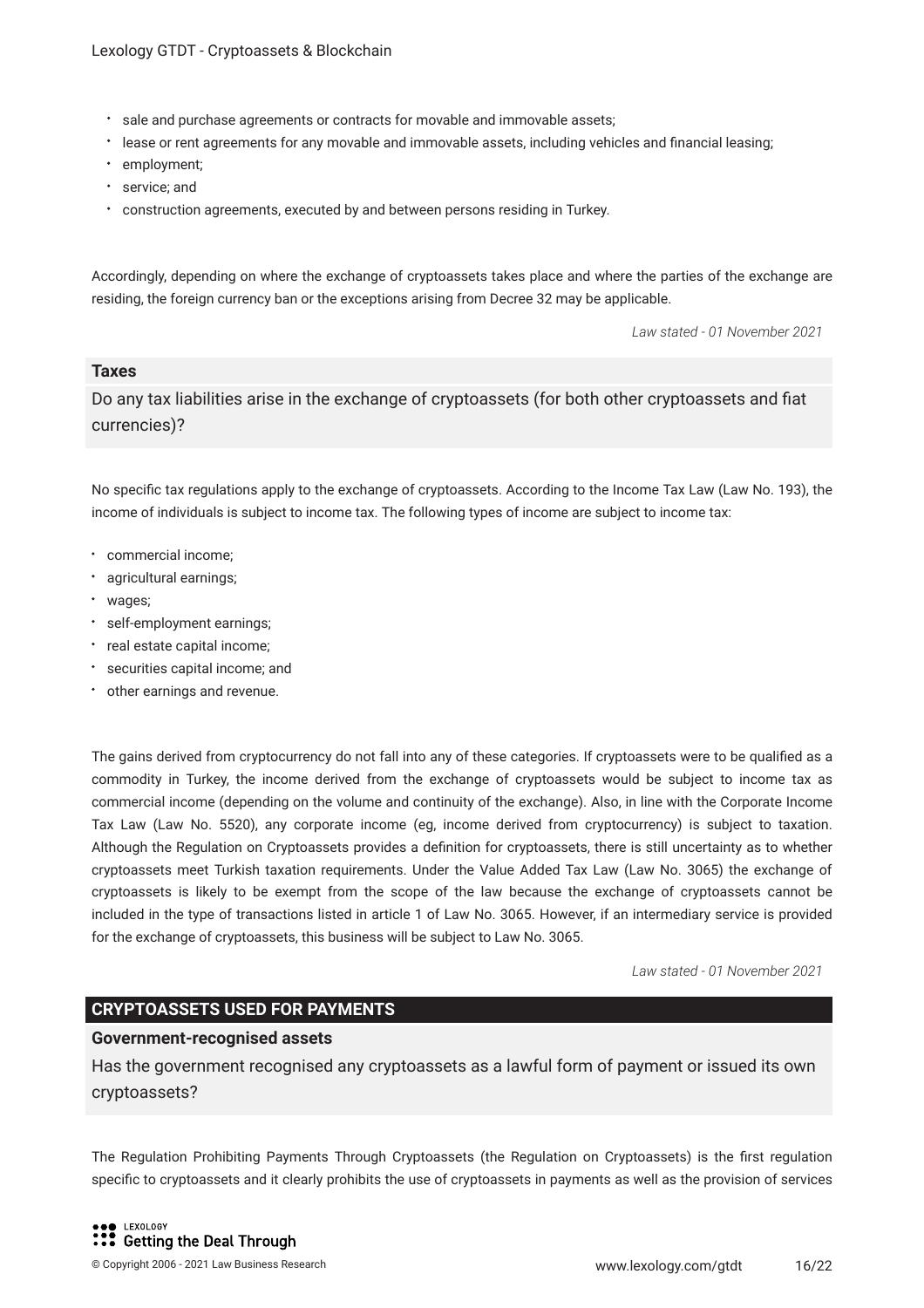for direct or indirect use of cryptoassets in payments. However, according to the 11th Development Plan of Turkey, which was published in the Official Gazette on 23 July 2019, including the Turkish presidency's 2020 Annual Programme, the Central Bank of Turkey is currently working to issue a national digital currency. Accordingly, it is expected that by 2022, the design and software development stages of the instant payment system will be completed and testing will take place in a timely manner.

*Law stated - 01 November 2021*

#### **Bitcoin**

#### Does Bitcoin have any special status among cryptoassets?

Although bitcoin has greater public recognition than other cryptoassets, as a cryptoasset it has no special legal status in Turkey and it cannot be used in payments in accordance with the Regulation on Cryptoassets. On 25 November 2013, the Banking Regulatory Supervision Authority (BRSA) published Press Release 2013/32 on bitcoin, in which it defned bitcoin as 'a virtual currency that is not issued by any public authority or private institution and its consideration is not assured'. Accordingly, the BRSA concluded that bitcoin does not qualify as electronic money.

*Law stated - 01 November 2021*

#### **Banks and other fnancial institutions**

#### Do any banks or other fnancial institutions allow cryptocurrency accounts?

Presently, no public or private Turkish banks allow direct cryptocurrency accounts within their organisation; however, cryptoasset exchange or trading platforms that provide bank payment options open corporate accounts for their services. These accounts are not specifc to cryptocurrencies and allow the exchange or trading platform only to accept or make payments through their bank accounts. However, one Turkish investment bank recently invested in a cryptocurrency exchange platform and founded a platform to provide a secure cryptocurrency exchange and storage service, which was later shut down due to having low trading volume. Banks are monitoring these cryptoasset services with interest and are testing out experimental technologies because customer demand for cryptoassets is increasing. However, any future projects regarding cryptoassets should be in line with the Regulation on Cryptoassets.

*Law stated - 01 November 2021*

#### **CRYPTOCURRENCY MINING**

#### **Legal status**

What is the legal status of cryptocurrency mining activities?

No specifc regulations restrict or allow cryptocurrency mining activities in Turkey. However, because mining activities require large amounts of electricity, this activity may be subject to restrictions regarding excessive energy use.

*Law stated - 01 November 2021*

#### **Government views**

What views have been expressed by government officials regarding cryptocurrency mining?

Government officials are closely following recent developments on cryptoassets and cryptocurrency-related services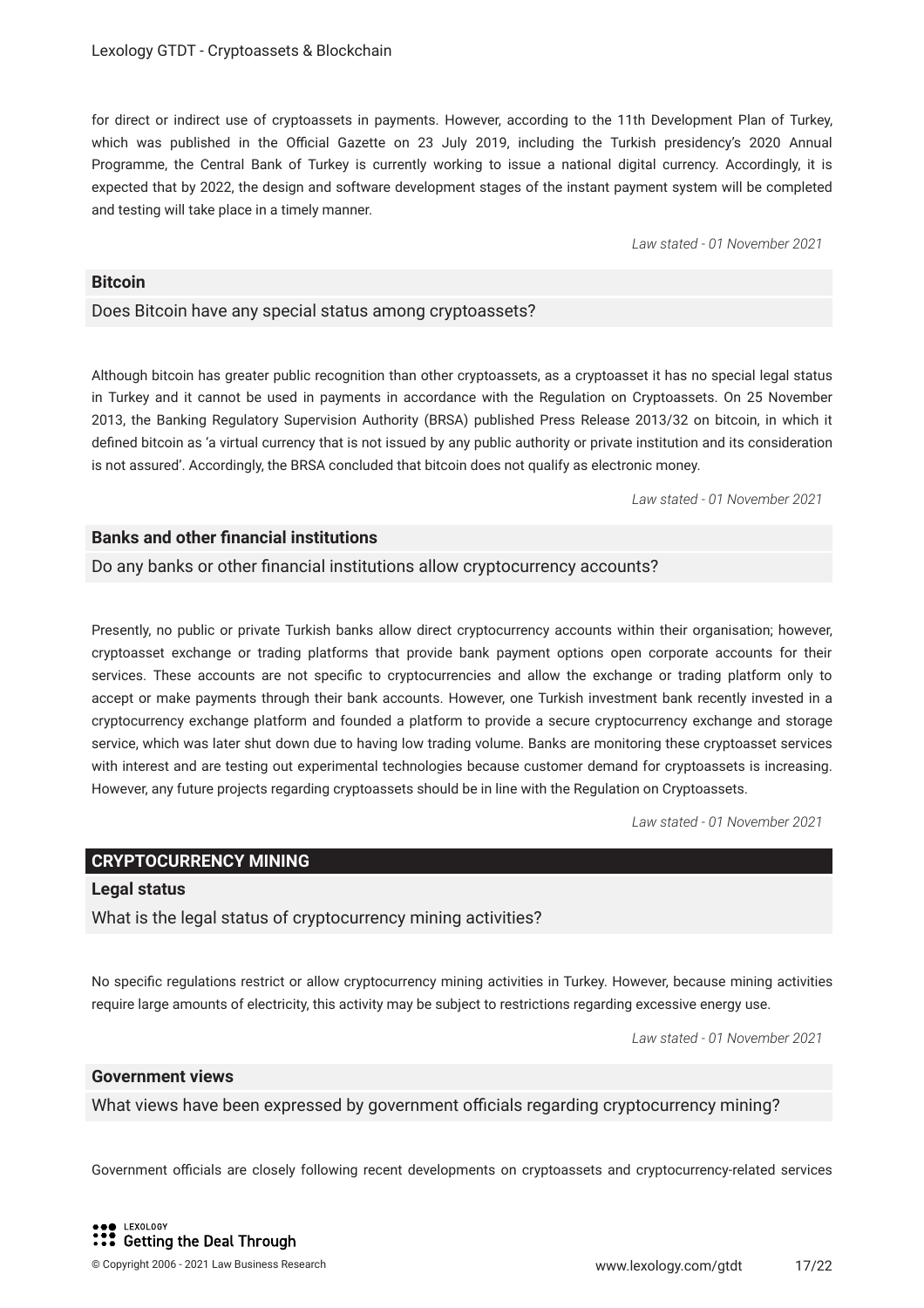and the topic has been the subject of various parliamentary questions. Although the Regulation Prohibiting Payments Through Cryptoassets establishes a framework for the use of cryptoassets, the Capital Markets Board of Turkey and the Ministry of Finance continue to conduct studies to determine further regulations for cryptoassets, which may involve cryptocurrency mining.

*Law stated - 01 November 2021*

#### **Cryptocurrency mining licences**

Are any licences required to engage in cryptocurrency mining?

No licence is required to engage in cryptocurrency mining because no regulation applies to this area yet.

*Law stated - 01 November 2021*

#### **Taxes**

How is the acquisition of cryptocurrency by cryptocurrency mining taxed?

No specifc laws and regulations govern the taxation of income derived from the acquisition of cryptocurrency by cryptocurrency mining activities, and there are no Tax Administration rulings or court decisions on the taxation concerning the income generated by the acquisition of cryptocurrency by cryptocurrency mining. However, cryptocurrency mining activities are likely to be considered as a commercial activity because miners are paid in exchange for verifying blocks and transactions on the blockchain network. Therefore, if the cryptocurrency obtained by way of cryptocurrency mining is qualifed as income, the income to incur owing to cryptocurrency mining activities may be considered as generating commercial income depending on the volume and continuity under the Income Tax Law (Law No. 193). In terms of value added tax, because cryptocurrency mining and the acquisition of cryptocurrency may only be carried out online, the applicability of value added tax for a cryptocurrency mining service depends on if the delivery of that service is in Turkey. The Law on Digital Services Tax and Amending Various Laws and the Statutory Decree (Law No. 7194) was promulgated according to the Official Gazette of 7 December 2019. To become effective, beginning from the third month after the publication of Law No. 7194, the revenue generated from the provision of the digital services defned under the Law No. 7194 that are offered in Turkey will be subject to a digital services tax of 7.5 per cent. If cryptocurrency mining is considered a digital service within the scope of Law No. 7194, the revenue generated by the acquisition of cryptocurrency by cryptocurrency mining may be subject to digital services tax.

*Law stated - 01 November 2021*

#### **BLOCKCHAIN AND OTHER DISTRIBUTED LEDGER TECHNOLOGIES**

#### **Node licensing**

Are any licences required to operate a blockchain/DLT node?

Blockchain and other distributed ledger technologies are not legally recognised in Turkey. Therefore, no licensing requirements apply.

*Law stated - 01 November 2021*

#### **Restrictions on node operations**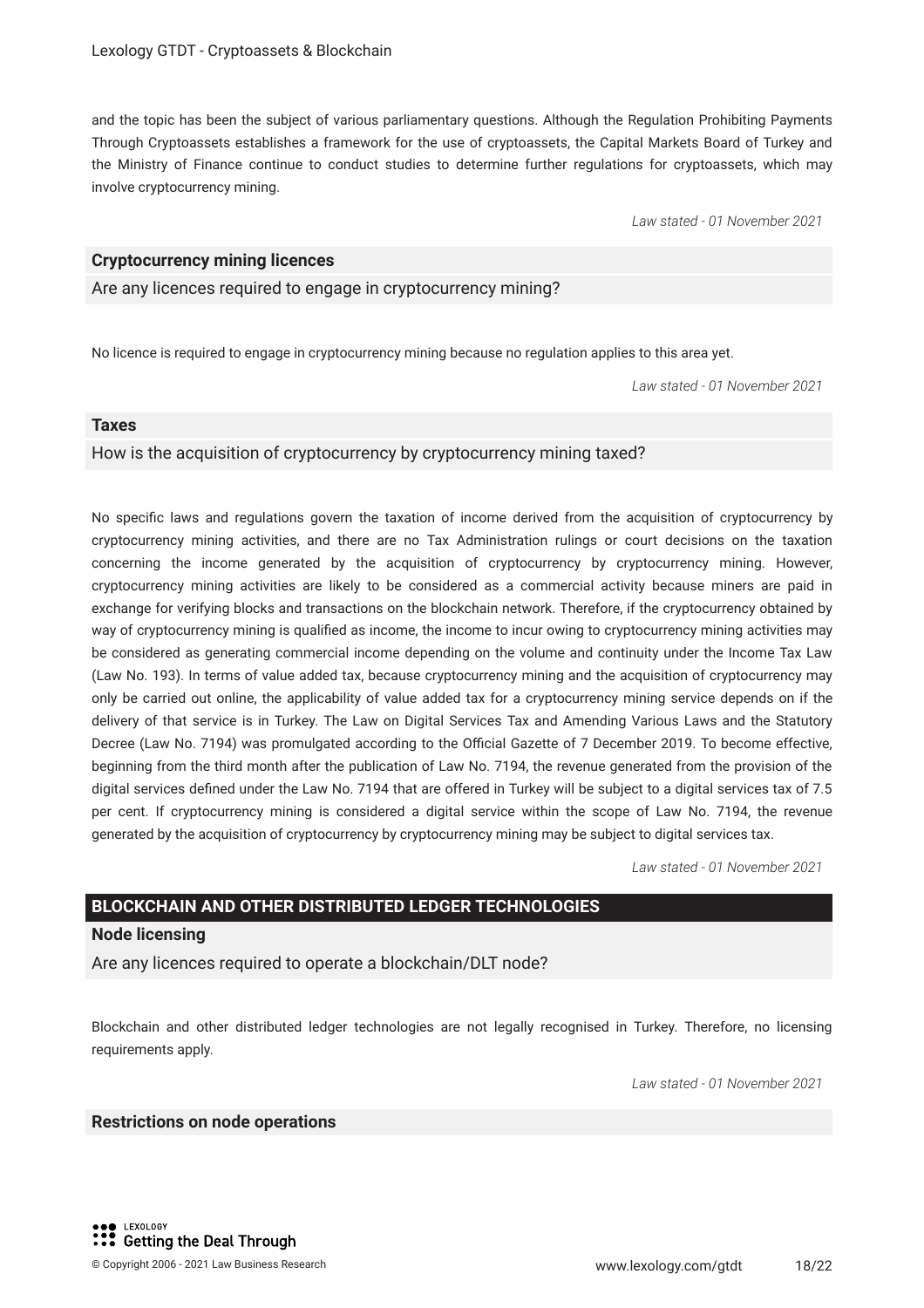#### Is the operation of a blockchain/DLT node subject to any restrictions?

No restrictions are imposed on the operation of a blockchain/DLT node, subject to the Turkish AML/KYC framework. The Personal Data Protection Law (Law No. 6698) and its secondary legislation may be considered an applicable regulation because nodes simply facilitate the operation of blockchain networks and include personal data such as transaction data. In these circumstances, a node will be considered as a personal-data processor or controller depending on the nature of the case. Therefore, nodes must comply with the requirements of Law No. 6698.

*Law stated - 01 November 2021*

#### **DAO liabilities**

What legal liabilities do the participants in a decentralised autonomous organisation (DAO) have?

No regulation governs the ownership of DAO assets. Therefore, any party that purchases a DAO token is considered to be the owner of the DAO.

*Law stated - 01 November 2021*

#### **DAO assets**

Who owns the assets of a DAO?

No regulation governs the ownership of DAO assets. Therefore, any party that purchases a DAO token is considered to be the owner of the DAO.

*Law stated - 01 November 2021*

#### **Open source**

Is DLT based on open-source protocols or software treated differently under the law than private DLT?

No regulation governs DLT. Therefore, DLT based on open-source protocols or software and private DLTs all operate under their own conditions.

*Law stated - 01 November 2021*

#### **Smart contracts**

Are smart contracts legally enforceable?

Smart contracts are not legally recognised under Turkish law. However, in line with the principle of freedom of contract, parties are free to enter into a contract and determine its content unless it is contrary to the law, morality, public order, personal rights and freedoms. Under Turkish jurisdiction, various smart contract applications apply in different sectors (eg, transportation and insurance). Presently, these applications are subject to general contract liability provisions. Therefore, without separate legislation to regulate smart contracts, their enforceability may be challenged because they restrict parties' negotiation powers over the terms and conditions of an agreement. Also, smart contracts are not legally enforceable for the formal contracts specifed by certain laws (eg, real estate contracts and vehicle-sales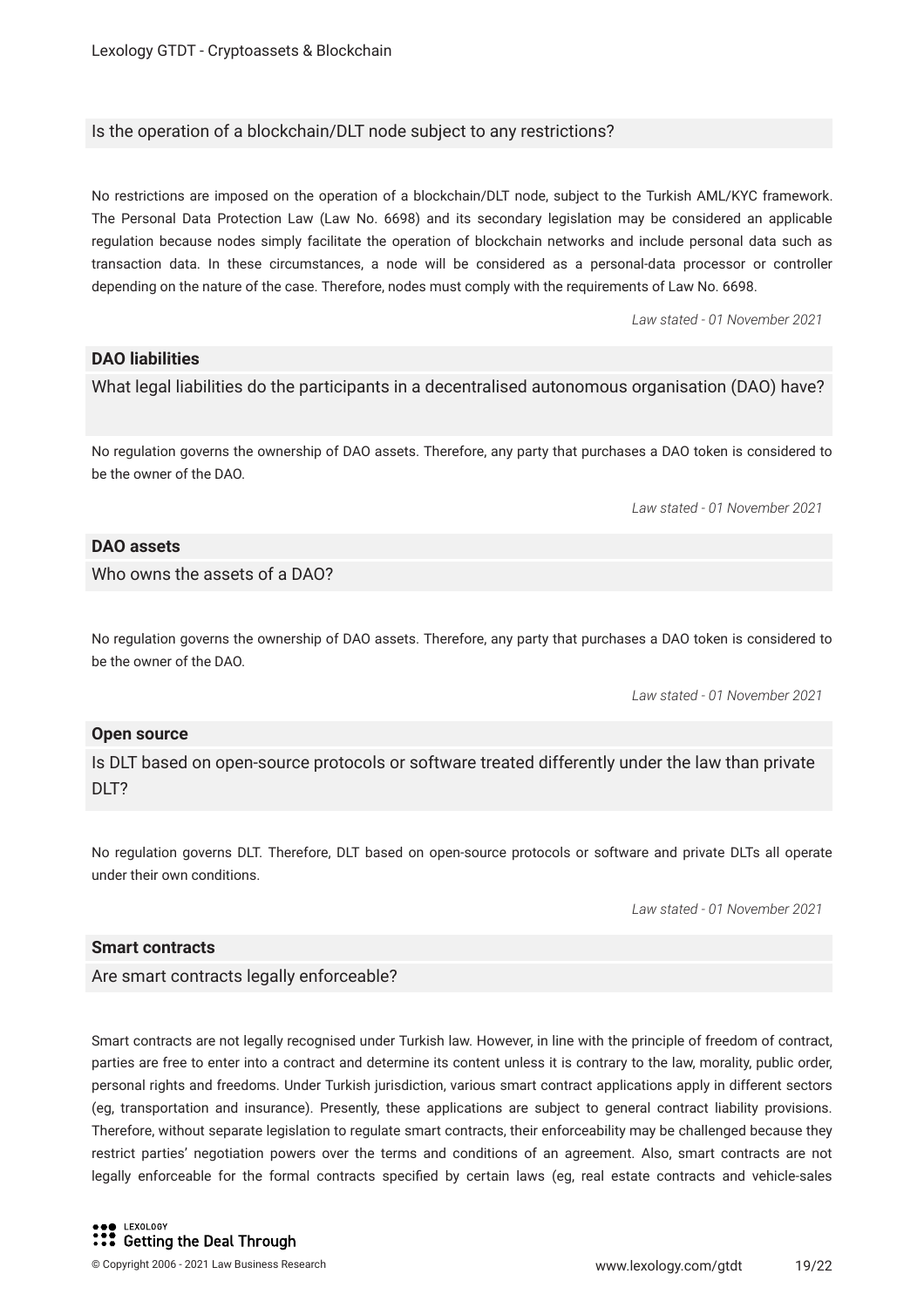agreements).

#### **Patents**

#### Can blockchain/DLT technology be patented?

According to article 82 of the Industrial Property Law (Law No. 6769), a patent can be granted to an invention in any feld of technology providing that it has novelty, involves an inventive step and has an industrial application. Therefore, blockchain or DLT itself cannot be patented as a technology. However, blockchain-based or blockchain-related systems and technologies may be patented if they fulfl the conditions set out in Law No. 6769. Also, Law No. 6769 sets out some exceptions to patentability: subjects or activities such as computer programs, business activities and the presentation of the information cannot be considered as inventions.

*Law stated - 01 November 2021*

*Law stated - 01 November 2021*

#### **UPDATE AND TRENDS**

#### **Recent developments**

Are there any emerging trends, notable rulings or hot topics related to cryptoassets or blockchain in your jurisdiction?

Until recently, the regulatory framework did not explicitly restrict or prohibit individuals from carrying out business transactions involving cryptoassets and, as a result, the Turkish cryptocurrency market grew rapidly. However, as the Regulation Prohibiting Payments Through Cryptoassets (the Regulation on Cryptoassets) established a framework for the use of cryptoassets, prohibitions regarding the use of cryptoassets have also been introduced in Turkey. Also, the Crypto Currency Research Report, containing general information about cryptocurrencies, utilisation areas and status in Turkey and around the world, conducted by the Sectoral Research and Strategy Development Department, was published on the Information Technologies and Communication Authority of Turkey website.

According to research conducted by a private banking company in Turkey, one in fve people owns cryptoassets. The Industry and Technology Road Map for 2023, which was announced by the Industry and Technology Ministry on 18 September 2019, includes signifcant detail regarding blockchain and distributed ledger technology (DLT). Accordingly, the government plans to establish the National Blockchain Infrastructure to utilise DLT in public administration. The government has also set out its plans to develop a regulatory sandbox for blockchain applications. This innovative approach towards blockchain technologies and the fntech environment became concrete and set within a timeframe with the Economic Reforms published on 12 March 2021 by the Ministry of Finance. Also, in September 2019, the Istanbul Clearing, Settlement and Custody Bank, known as Takasbank, announced a physically-backed blockchainbased platform that enables users to transfer electronically physically stored gold at the Borsa Istanbul Stock Exchange. The platform went live on 30 December 2019. The Istanbul Metropolitan Municipality has become a very innovative actor in Turkey in terms of procuring public services with blockchain technologies. However, the approach of the government towards cryptoassets has become conservative and protective within the past year. This is refected in the Regulation on Cryptoassets, which entered into force on 30 April 2021. It establishes a legal framework for cryptoassets and is limited on certain levels, meaning that it governs only certain uses of cryptoassets. The Regulation on Cryptoassets ended the debate regarding the legal defnition of cryptoassets and provided the defnition as 'intangible assets which are created virtually by a technology such as distributed ledger or similar and are distributed through digital networks but cannot be acknowledged as fduciary money, deposit money, electronic money, payment instrument, security, or other capital market instruments'. Accordingly, the Regulation on Cryptoassets prohibits the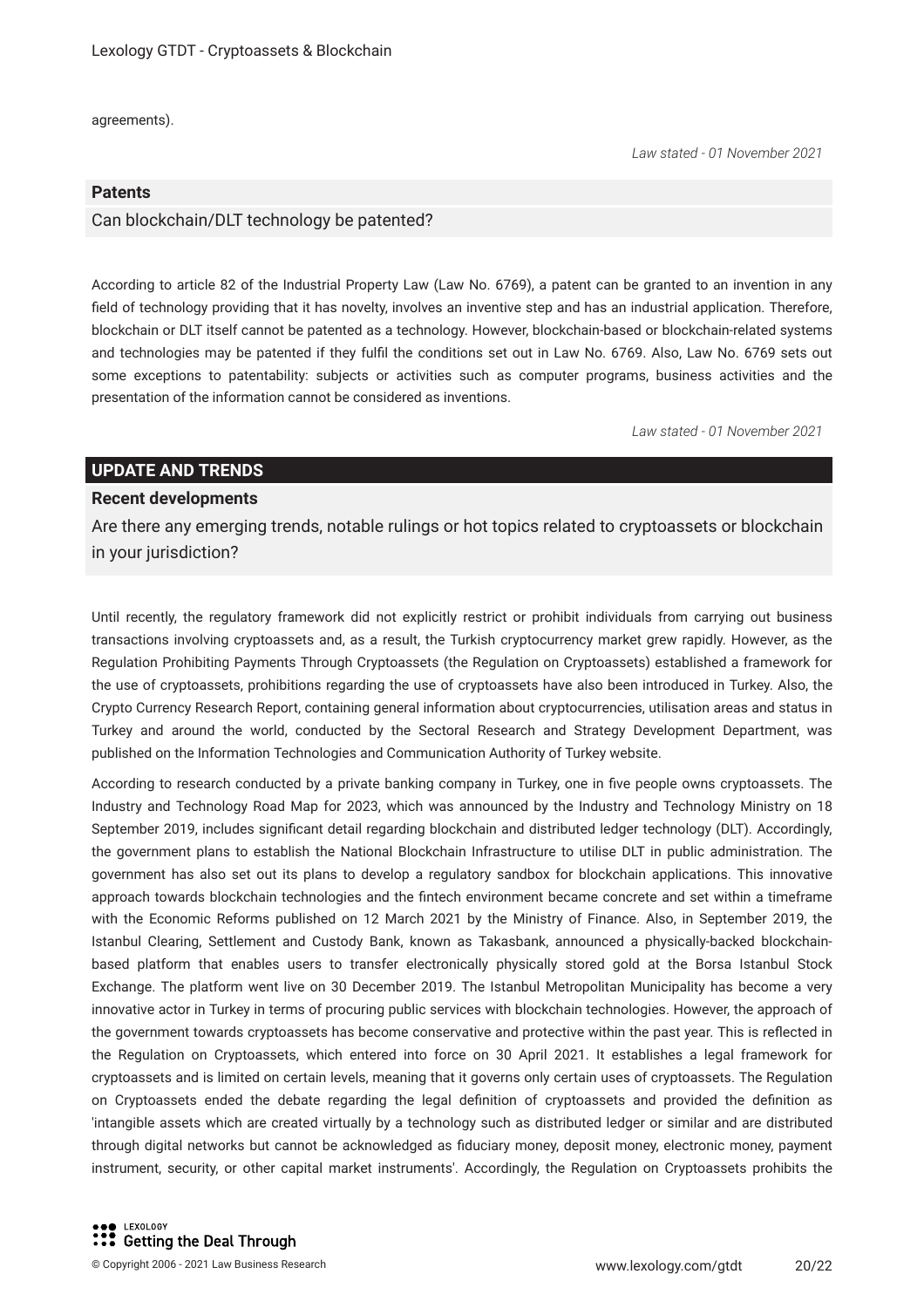#### following:

- direct or indirect use of cryptoassets in payments;
- provision of services for direct or indirect use of cryptoassets in payments;
- development of business models by payment service providers regarding the direct or indirect use of cryptoassets in provision of payment services, export of electronic money and provision of services regarding development of such business models by payment service providers; and
- mediation of payment and electronic money institutions regarding fund transfers from and to the platforms providing services on trading, depositing, transferring or exporting of cryptoassets.

The legal framework of the Regulation on Cryptoassets was a surprise for the business sector in Turkey, as well as many start-ups and individual investments related to cryptoassets. The expectation was a more fexible and supportive legal framework that would both regulate and procure a space for ongoing developments within the technologies of cryptoassets. We expect that the blockchain technology will still grow rapidly despite the Regulation on Cryptoassets; however, an important part of the fntech environment in relation to cryptoassets is expected to cause a fall in investment and innovation volume.

Following the Regulation on Cryptoassets, the Regulation on Measures Regarding Prevention of Laundering Proceeds of Crime and Financing of Terrorism (the Regulation on Prevention of Laundering Proceeds of Crime) was amended via Presidential Decision No. 3941 dated 30 April 2021, and was published in the Official Gazette No. 31471 dated 1 May 2021. The amendment of the Regulation on Prevention of Laundering Proceeds of Crime introduced a new obligation for cryptoasset service providers, which are now specifed among the 'obliged parties' stated under the Regulation on Prevention of Laundering Proceeds of Crime. Further, the Financial Crimes Investigation Board of Turkey published a guide entitled 'Main Principles for the Crypto Asset Service Providers Regarding Prevention of Laundering Proceeds of Crime and Financing of Terrorism' (the Guide) on 4 May 2021. The Guide provides detailed and instructive applicationoriented information regarding the obligations that cryptoasset service providers have under the Regulation on Prevention of Laundering Proceeds of Crime as obliged parties, as well as imposed sanctions if cryptoasset service providers fail to fulfl their obligations.